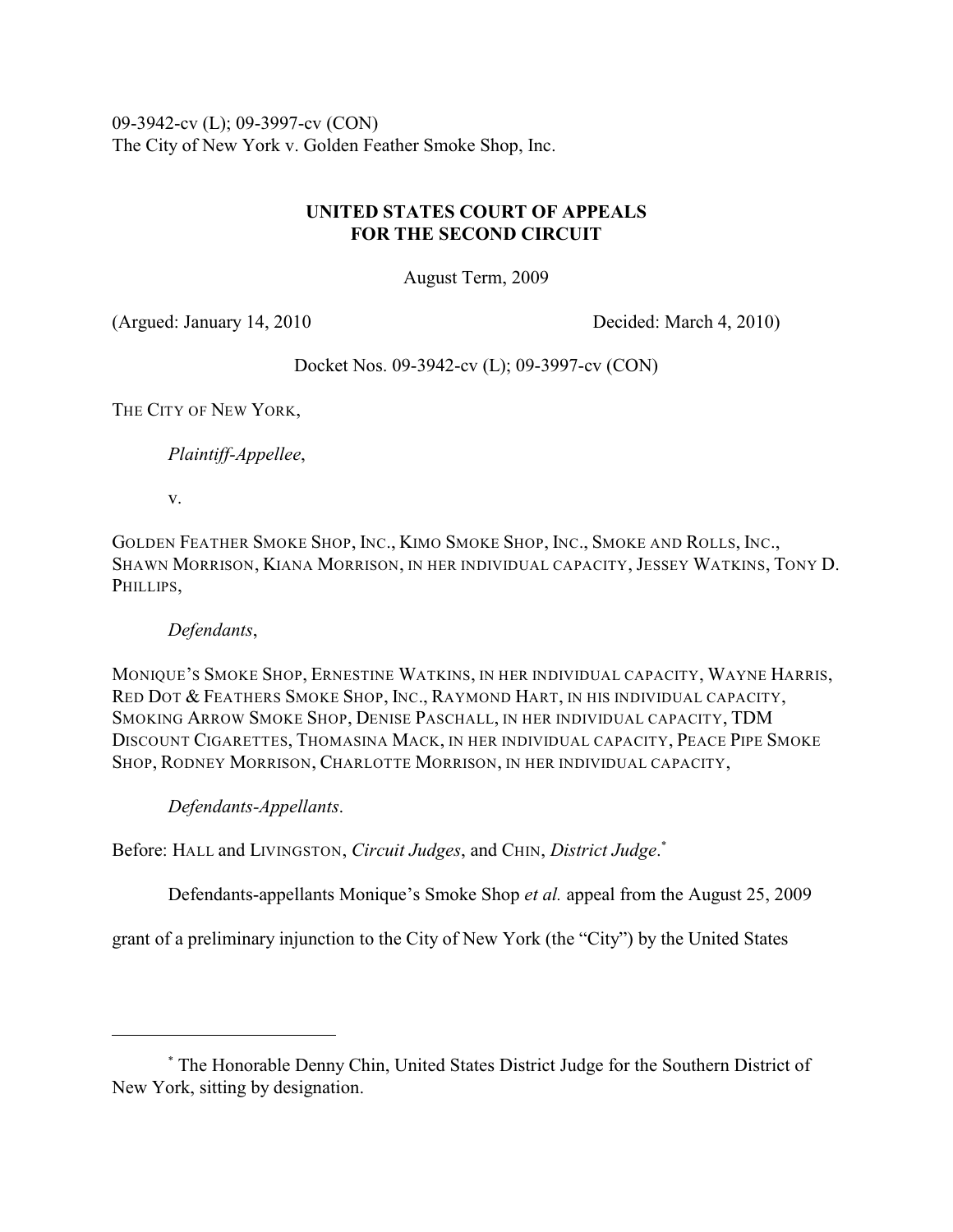District Court for the Eastern District of New York (Amon, *J.*), enjoining the sale of untaxed cigarettes other than to members of the Unkechauge Nation for their personal use. The district court determined first that the City was not required to show irreparable harm; the court further ruled that even if the City were required to make such a showing, it had carried its burden of establishing both harm and a likelihood of success on the merits with respect to its claims under the Contraband Cigarette Trafficking Act, 18 U.S.C. § 2341 *et seq.*, and under the Cigarette Marketing Standards Act, N.Y. Tax Law § 483 *et seq.* Before we can decide whether the preliminary injunction may stand, we must decide the applicability and scope of §§ 471 and 471-e of the New York Tax Code. Accordingly, as suggested by a number of the appellants, we respectfully certify two questions to the New York Court of Appeals for its consideration:

(1) Does N.Y. Tax Law § 471-e, either by itself or in combination with the provisions of § 471, impose a tax on cigarettes sold on Native American reservations when some or all of those cigarettes may be sold to persons other than members of the reservation's nation or tribe?

(2) If the answer to Question 1 is "no," does N.Y. Tax Law § 471 alone impose a tax on cigarettes sold on Native American reservations when some or all of those cigarettes may be sold to persons other than members of the reservation's nation or tribe?

> JAMES M. WICKS, Farrell Fritz, P.C., Uniondale, New York (George C. Pratt, Hillary A. Frommer, Farrell Fritz P.C., James F. Simermeyer, Law Offices of James F. Simermeyer, P.C., *on the brief*), *for Defendants-Appellants Monique's Smoke Shop, Inc., Ernestine Watkins, Wayne Harris, Red Dot & Feather Smoke Shop, Inc., Raymond Hart, Smoking Arrow Smoke Shop, Denise Paschall, TDM Discount Cigarettes, and Thomasina Mack*.

DANIEL NOBLE, Law Office of Daniel Noble, New York, New York, *for Defendants-Appellants Peace*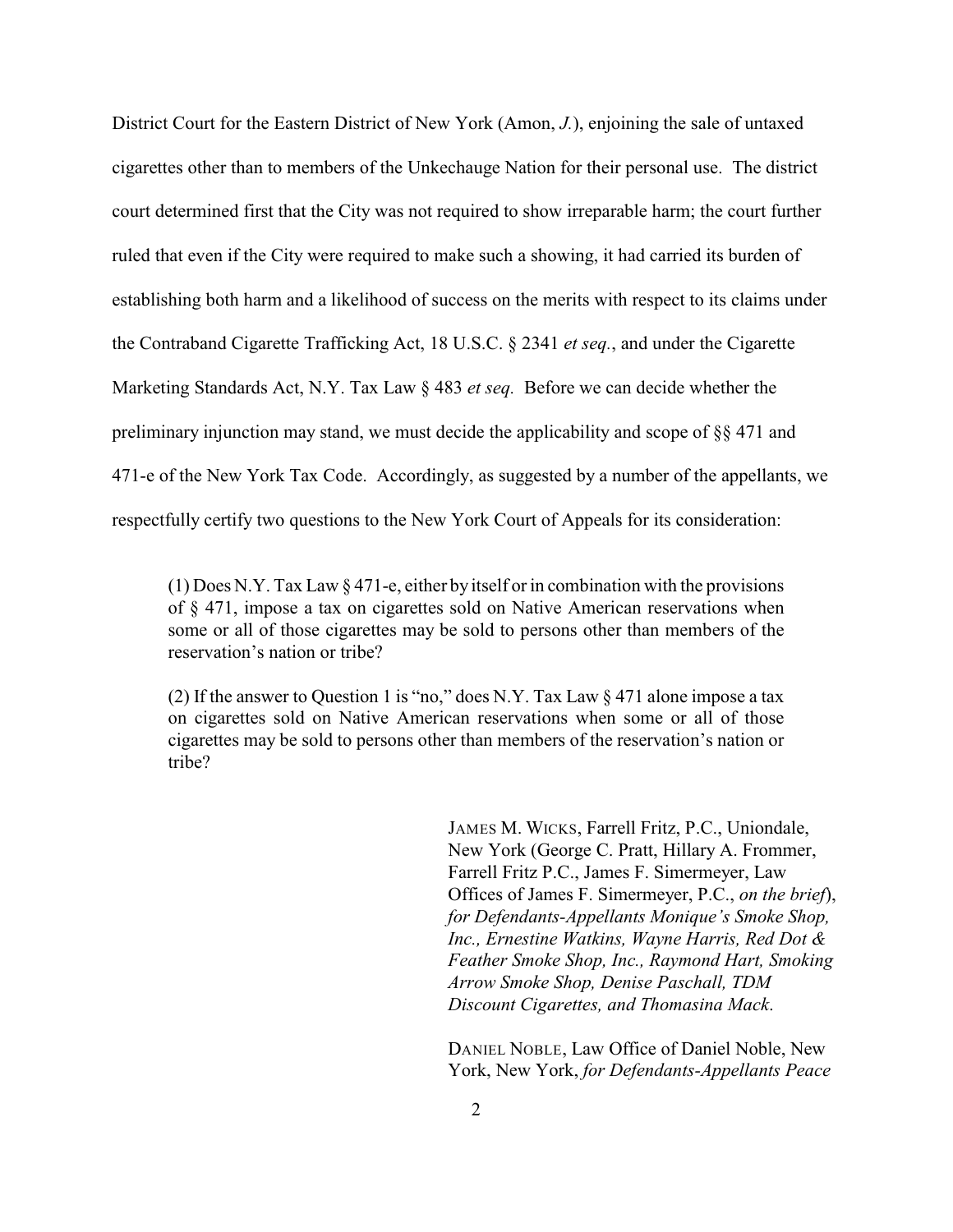*Pipe Smoke Shop, Rodney Morrison and Charolette Morrison s/h/a Charlotte Morrison*.

RICHARD LEVITT, Levitt & Kaizer, New York, New York, *for Defendant-Appellant Wayne Harris*.

VICTORIA SCALZO, New York, New York (Stephen J. McGrath and Eric Proshansky, *on the brief*), for Michael A. Cardozo, Corporation Counsel of the City of New York, *for Plaintiff-Appellee*.

HALL, *Circuit Judge*:

Defendants-appellants appeal the order of the Eastern District of New York (Amon, *J.*), preliminarily enjoining the sale of untaxed cigarettes to anyone not a member of the Unkechauge Nation. We consider here whether the City of New York (the "City") has demonstrated that it is entitled to a preliminary injunction. In order to effectuate our analysis, for the reasons that follow, we certify to the New York Court of Appeals two questions regarding the effect of §§ 471 and 471-e of the New York Tax Code on cigarette sales on Native American reservation land.

## **BACKGROUND**

The Unkechauge Indian Nation has existed in New York State for hundreds of years. Its current lands lie in Mastic, Long Island, on the Poospatuck Reservation. The population and territorial reach of the Unkechauge has diminished over the years, but the Unkechauge still maintain a sovereign-to-sovereign relationship with New York State. Appellants are businesses and proprietors that sell cigarettes on the Poospatuck Reservation to members of the Unkechauge Nation and the general public alike.

On September 29, 2008, the City filed a complaint against the above-named defendants and defendants-appellants, seeking injunctive relief, penalties, and damages under the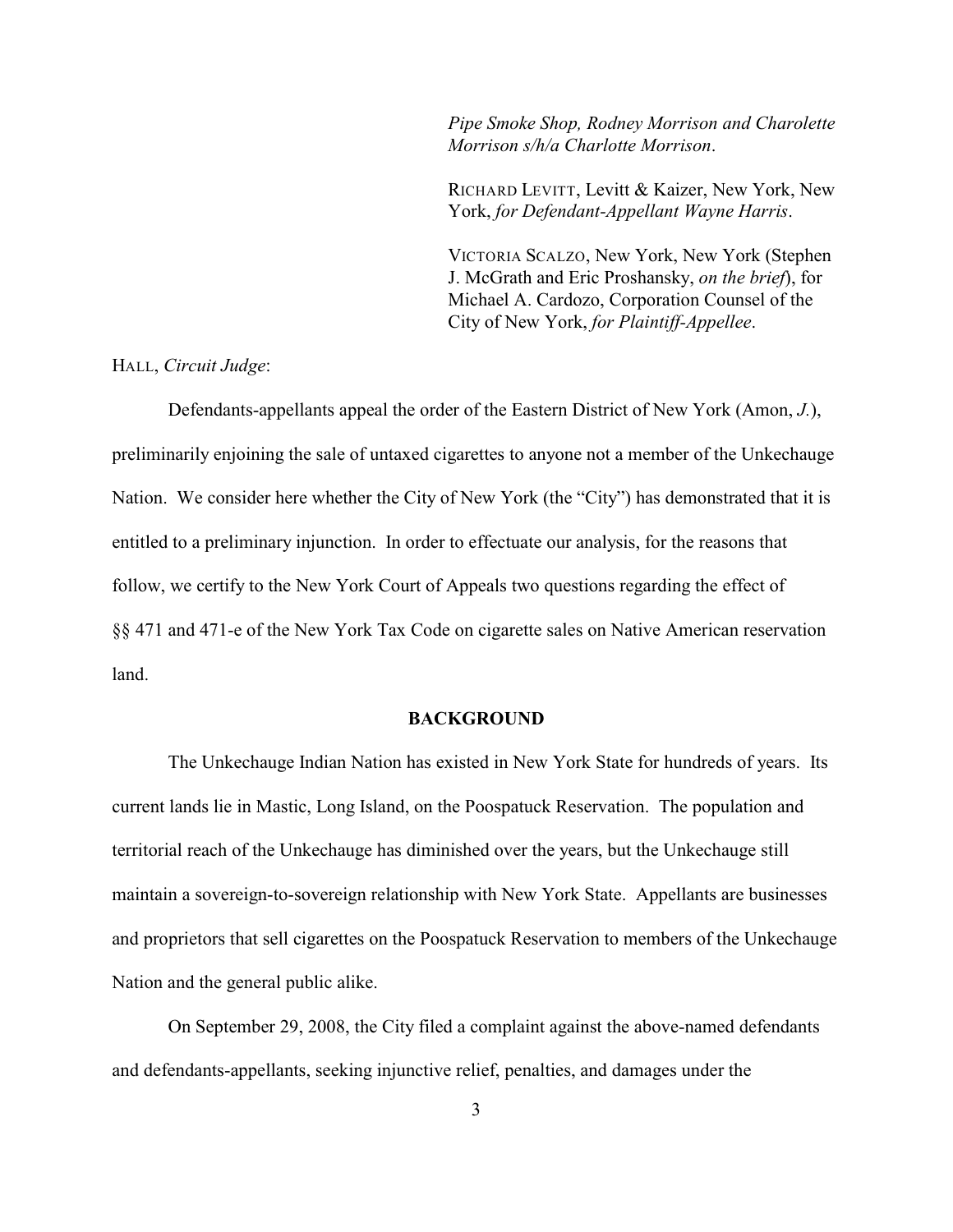Contraband Cigarette Trafficking Act, 18 U.S.C. § 2341 *et seq.*, (the "CCTA")<sup>1</sup> and the Cigarette Marketing Standards Act, N.Y. Tax Law § 483 *et seq*. (the "CMSA").<sup>2</sup> The City filed its complaint in federal court, asserting that federal jurisdiction lies under 28 U.S.C. § 1331 for the CCTA claim and supplemental jurisdiction lies under 28 U.S.C. § 1367(a) for the CMSA claim. The district court, as provided for in § 1367(a), accepted the claims asserting both the federal and the state law violations.

The complaint alleges that the reservation vendors sell untaxed cigarettes in bulk to "bootleggers" who then resell them in the City, causing a significant loss of tax revenue to both the City and New York State. In October 2008 the City moved for a preliminary injunction, arguing irreparable harm in lost tax revenues should the vendors continue their sales practice. Defendants Monique's Smoke Shop, Ernestine Watkins, Wayne Harris, Red Dot & Feather Smoke Shop, Inc., Raymond Hart, Smoking Arrow Smoke Shop, Denise Paschall, TDM Discount Cigarettes, Thomasina Mack, Kimo Smoke Shop, Golden Feather Smoke Shop, Smoke and Rolls, and Kiana Morrision (the "Moving Defendants") filed a motion to dismiss the City's claims under Federal Rule of Civil Procedure 12(b)(1) for a lack of subject matter jurisdiction on the grounds of Tribal sovereign immunity. The district court denied this motion on March 16, 2009, concluding that the entities are private businesses rather than arms of the Tribe.

 $\frac{1}{1}$  The CCTA makes it illegal "for any person knowingly to ship, transport, receive, possess, sell, distribute, or purchase contraband cigarettes," defined as "a quantity in excess of 10,000 cigarettes, which bear no evidence of the payment of applicable State or local cigarette taxes." 18 U.S.C. §§ 2341-46.

<sup>&</sup>lt;sup>2</sup> Under the CMSA, it is unlawful "[f]or any agent, wholesale dealer or retail dealer . . . to advertise, offer to sell, or sell cigarettes at less than cost." N.Y. Tax Law § 484(a). The "basic cost of cigarettes" is defined as "the invoice cost of cigarettes to the agent who purchases from the manufacturer . . . less all trade discounts . . . to which shall be added the full face value of any stamps which may be required by law." N.Y. Tax Law § 483.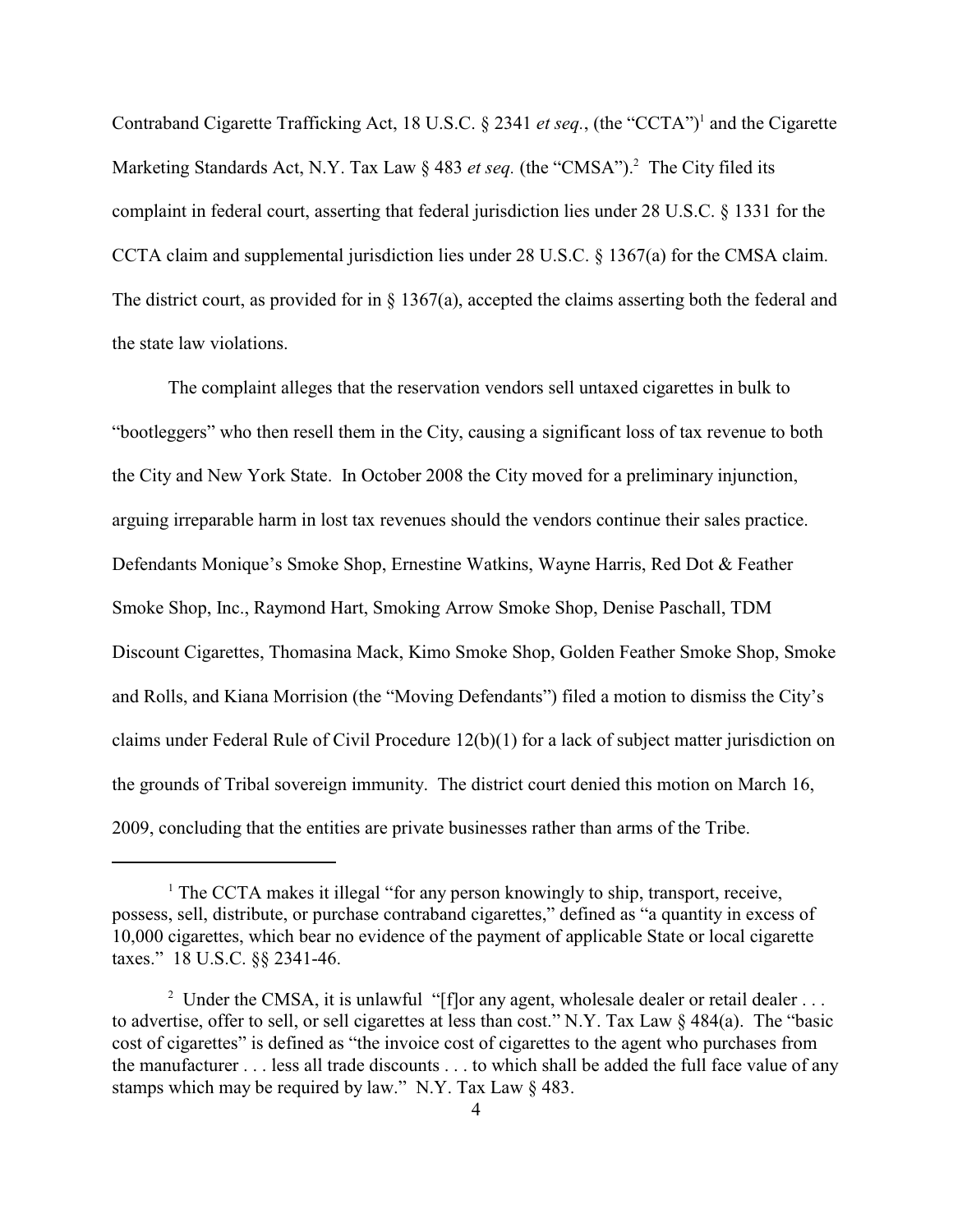The Golden Feather Smoke Shop, Inc., Kimo Smoke Shop, Inc., Shawn Morrison, and Kiana Morrison entered into a consent injunction on May 14, 2009 and are not part of this appeal. Smoke and Rolls no longer operates as a business. Both Tony D. Phillips and Jessey Watkins currently have a motion for default judgment pending against them in the district court; they also are not part of this appeal. The remaining Moving Defendants filed a motion for reconsideration of their motion to dismiss. On August 25, 2009, the district court denied the motion for reconsideration and granted the City a preliminary injunction. This Court held a hearing on an emergency motion to lift the preliminary injunction and issued its order denying that request. We also asked the parties to brief whether to certify questions to the New York Court of Appeals on the applicability of New York Tax Law §§ 471 and 471-e to cigarette sales by reservation vendors.

#### **Factual Findings**

In its August 25, 2009 decision the district court made numerous factual findings regarding the actions of the various defendant smoke shops and proprietors. These findings were based upon testimony of cigarette bootleggers who did business with the shops as well as testimony of investigators from the Department of Taxation and Finance (the "DTF"). *See City of New York v. Golden Feather Smoke Shop, Inc.*, 2009 WL 2612345, at \*7-8, \*10 (E.D.N.Y. Aug. 25, 2009). The facts are essentially unchallenged at this stage.

Monique's Smoke Shop, Peace Pipe Smoke Shop, Red Dot and Feather Smoke Shop, Smoking Arrow Smoke Shop, and TDM Discount Cigarettes, along with the proprietors of the shops, were found to have participated in bulk sales of unstamped cigarettes, often selling hundreds of cartons of unstamped cigarettes at a time, in blatant violation of the CCTA. The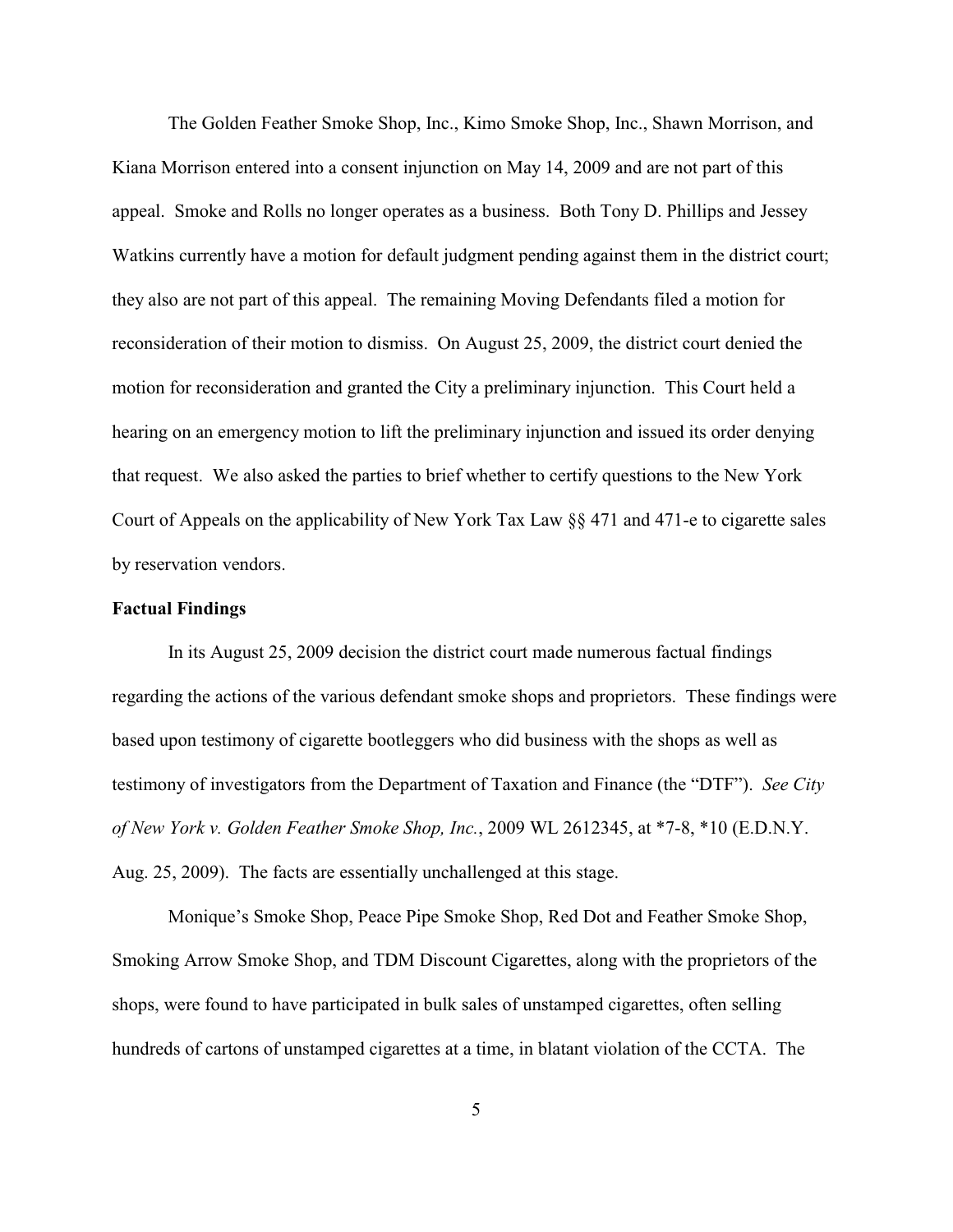district court also found that these sales were likely to continue based on the high-volume sales practices of each of the defendant businesses.

The court calculated the minimum price for which a retail dealer in New York State could sell a carton of Newport and Marlboro brand cigarettes in the years 2006 to 2009 based on the minimum price requirements of the CMSA, which includes the required State and local taxes. Considering the testimony of the proprietors and informants, the court found that because the smoke shops were regularly selling unstamped cartons, they were selling them for less than the minimum prices set by the CMSA throughout the years identified by the complaint. Based on their past practices, the court also found that the vendors were likely to continue selling these violative quantities of unstamped cigarettes in the future.

In addition to making findings about the defendants-appellants' business operations, the court found that these operations caused injury to the City because "large quantities of untaxed cigarettes are purchased in defendants' stores and trafficked into the City where they are resold at below-market prices, without the payment of City or State taxes." *Golden Feather Smoke Shop, Inc.*, 2009 WL 2612345, at \*22. The district court based this finding on the evidence from the bootleggers, DTF investigators, and arrest reports from Suffolk County documenting "that numerous individuals arrested in Suffolk County for transporting or possessing unstamped cigarettes have New York City addresses." *Id.* This "substantial trade in unstamped cigarettes between the Poospatuck Reservation and New York City" caused injury to the City in the loss of "significant tax revenue." *Id.* at \*23. The court also found concomitant effects on the public health "due to the relationship between cigarette price and smoking behavior." *Id.*

6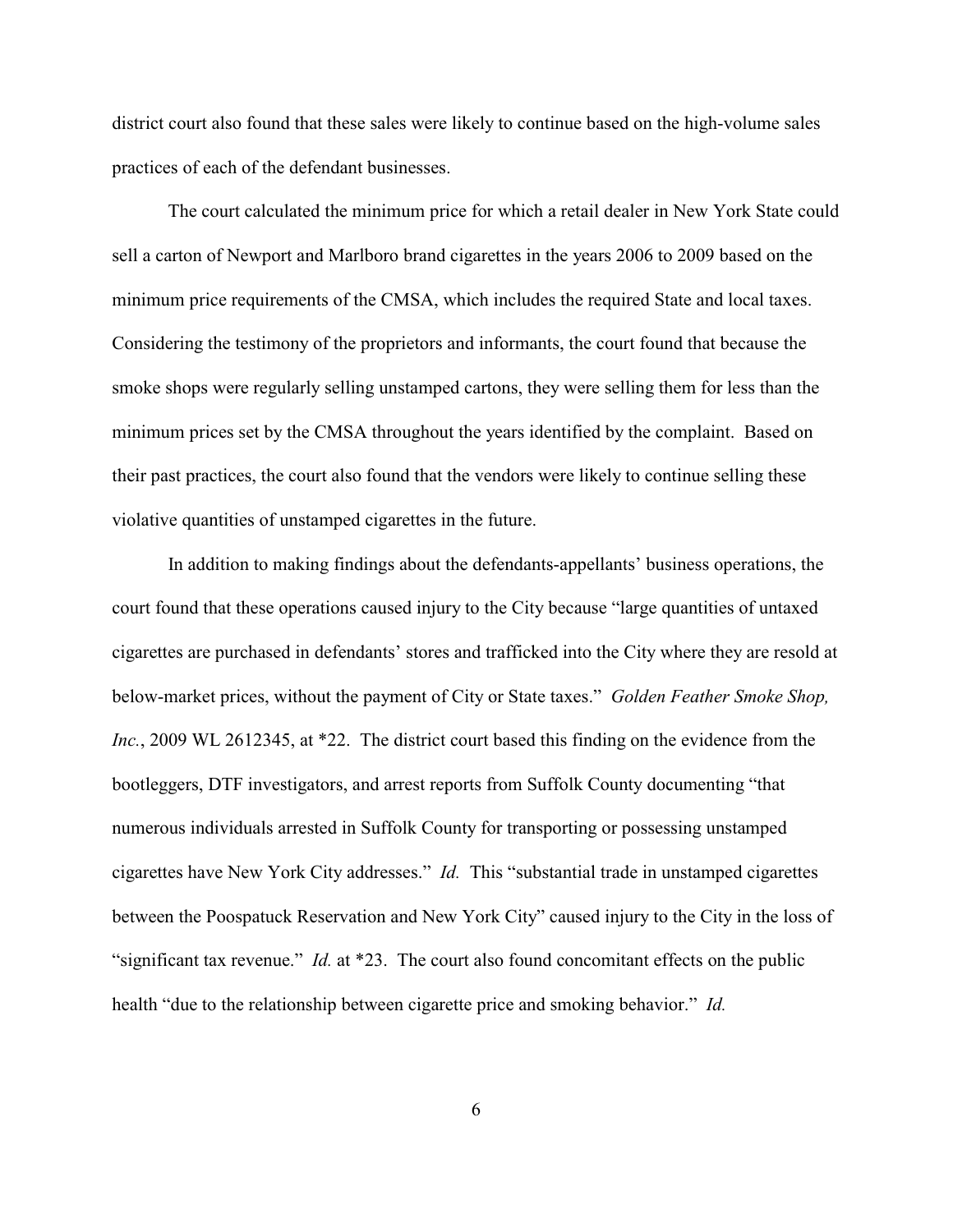Two expert witnesses testified about the harm to the City from the availability of unstamped, cheap cigarettes. The then-Commissioner of the City's Department of Health and Mental Hygiene, Dr. Thomas Frieden, testified that cigarette use has a price elasticity of -0.4, meaning "that for every 10% increase in the price of cigarettes, there is a 4% decline in smoking." *Id.* Dr. Frieden attributed half the decline to smokers quitting, while the other half was smokers who reduced their consumption. Dr. W. Kip Viscusi testified on behalf of the defendants, asserting that higher cigarette taxes do not induce smokers to quit, and that higher costs only lead to reduced consumption. *Id.*

#### **DISCUSSION**

### **Standard of Review**

We have jurisdiction in this appeal under 28 U.S.C. § 1292(a)(1), which provides in relevant part that "the courts of appeals shall have jurisdiction of appeals from [i]nterlocutory orders of the district courts of the United States . . . granting . . . injunctions." We review the district court's grant of a preliminary injunction to the City for abuse of discretion. *SEC v. Dorozhko*, 574 F.3d 42, 45 (2d Cir. 2009). An abuse of discretion exists if the district court "(1) based its ruling on an erroneous view of the law, (2) made a clearly erroneous assessment of the evidence, or (3) rendered a decision that cannot be located within the range of permissible decisions." *Lynch v. City of New York*, 589 F.3d 94, 99 (2d Cir. 2009) (internal quotation marks omitted).

The district court, however, does not receive "equal deference to every aspect of [its] decision. The abuse of discretion standard is used to evaluate the . . . court's application of the facts to the appropriate legal standard, and the factual findings and legal conclusions underlying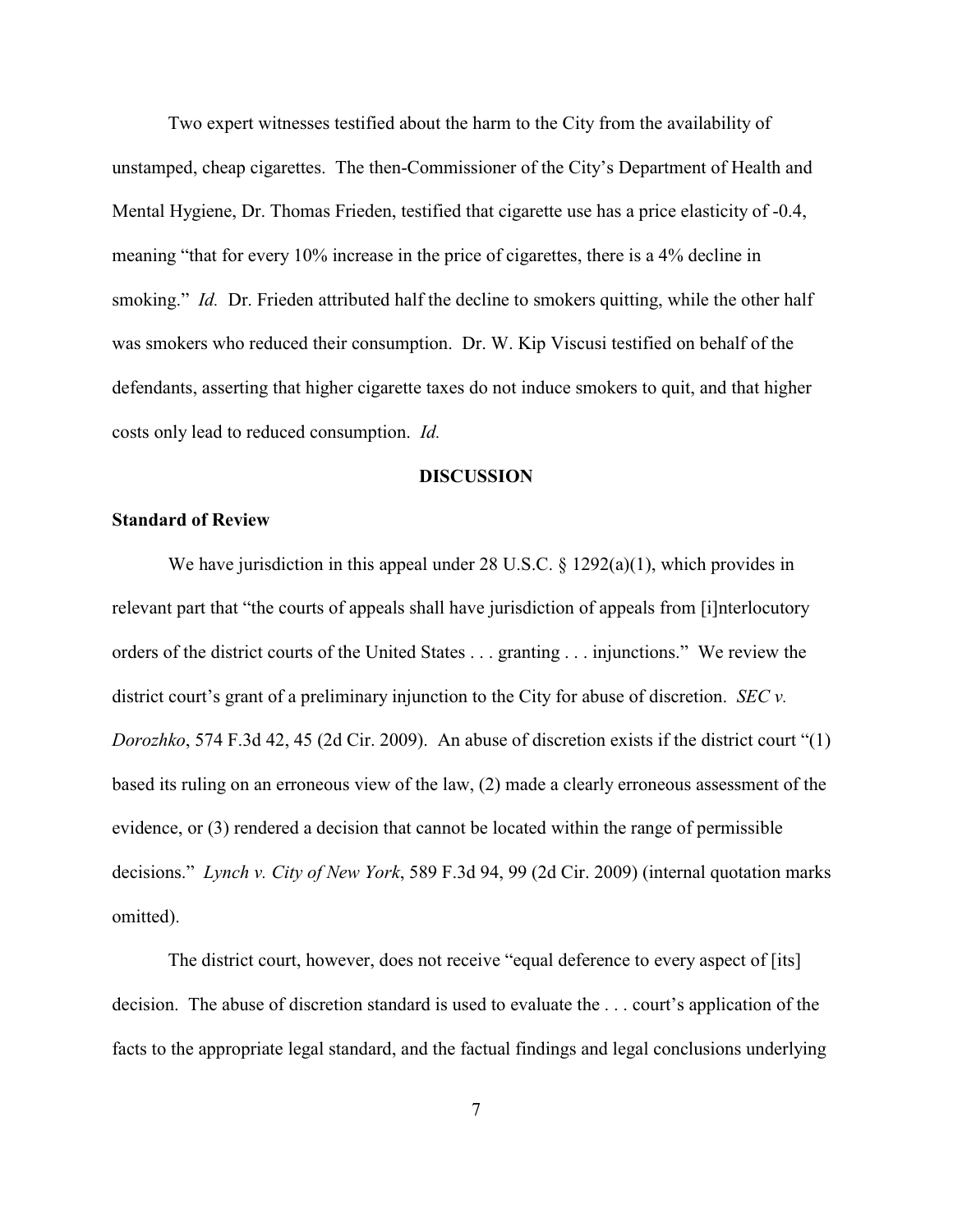such decisions are evaluated under the clearly erroneous and *de novo* standards, respectively." *Garcia v. Yonkers Sch. Dist.*, 561 F.3d 97, 103 (2d Cir. 2009) (citation and brackets omitted); *see Time Warner Cable, Inc. v. DIRECTV, Inc.*, 497 F.3d 144, 153 (2d Cir. 2007) (determining findings of fact underlying a preliminary injunction are reviewed under a clearly erroneous standard).

#### **Preliminary Injunction: Irreparable Harm**

In general, a party requesting a preliminary injunction must establish "'(1) irreparable harm and (2) either (a) a likelihood of success on the merits, or (b) sufficiently serious questions going to the merits of its claims to make them fair ground for litigation, plus a balance of the hardships tipping decidedly in favor of the moving party.'" *Lynch*, 589 F.3d at 98 (quoting *Plaza Health Labs., Inc. v. Perales*, 878 F.2d 577, 580 (2d Cir. 1989)). In certain circumstances, generally when the party seeks a statutory injunction, we have dispensed with the requirement of showing irreparable harm, and instead employ a presumption of irreparable harm based on a statutory violation. *See United States v. Diapulse Corp. of Am.*, 457 F.2d 25, 27 (2d Cir. 1972) ("[T]he function of a court in deciding whether to issue an injunction authorized by a statute of the United States to enforce and implement Congressional policy is a different one from that of the court when weighing claims of two private litigants."). The district court determined that the City need not make a showing of irreparable harm since it was requesting an injunction statutorily authorized under the CMSA and the CCTA. We review *de novo* that legal conclusion.

In *SEC v. Management Dynamics, Inc.*, we recognized that when the SEC brings a securities action, it does so "as a statutory guardian charged with safeguarding the public interest." 515 F.2d 801, 808 (2d Cir. 1975). The equitable standards that apply in private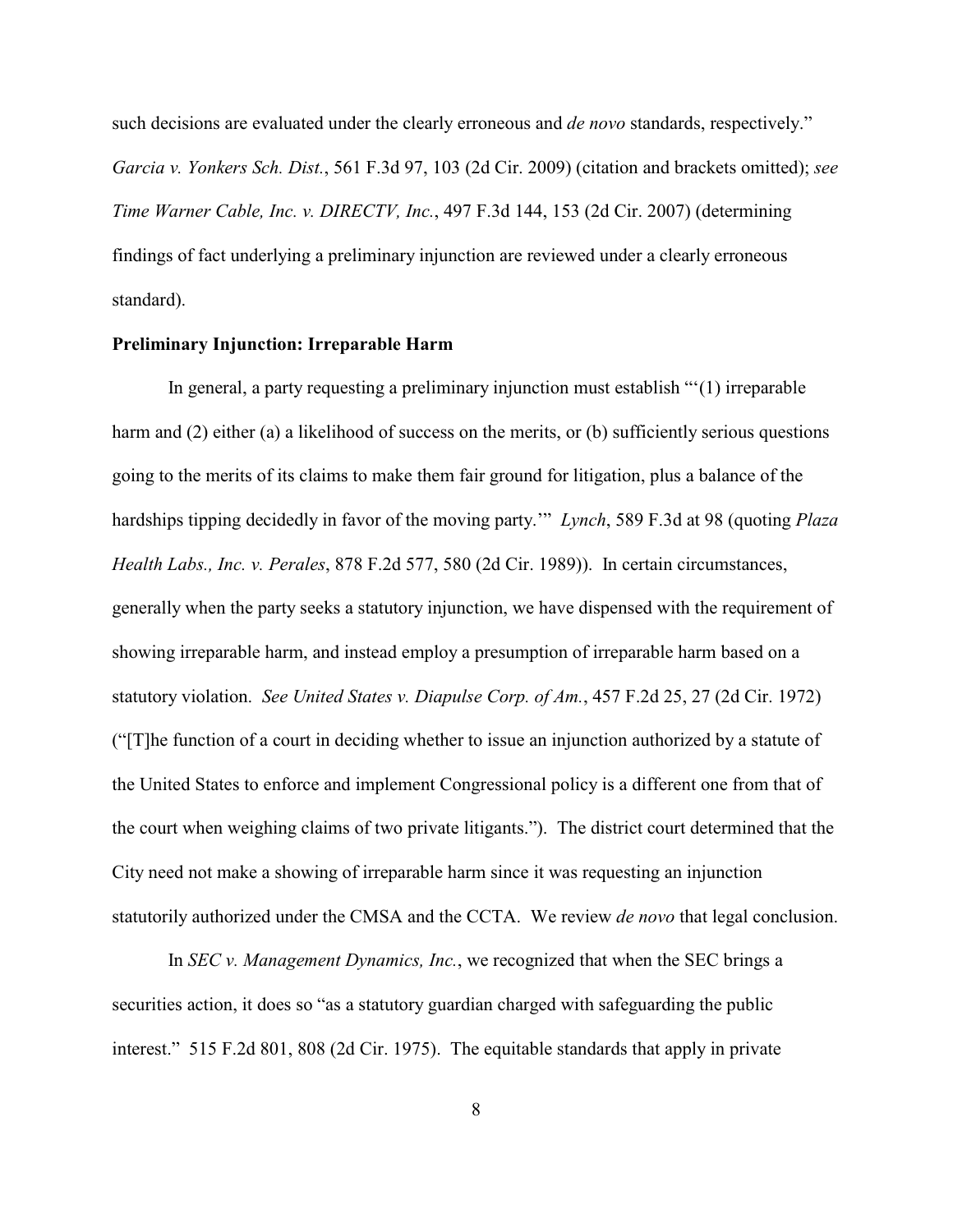injunction actions are not the same as those that apply in SEC actions because the injunctions the SEC seeks are "creatures of statute." *Id.* We do not require a showing of irreparable harm for "the issuance of an injunction in cases of this nature" since there is a "statutory sanction"; instead it is "enough if the statutory conditions for injunctive relief were made to appear." *Id.* (internal quotation marks omitted) (noting additionally that "[t]his principle has been applied in granting both permanent injunctions and preliminary injunctions").

We reiterated these principles in *SEC v. Unifund SAL*, 910 F.2d 1028, 1035-36 (2d Cir. 1990), and expanded them to include a railroad's claim for injunctive relief under tax law in *Consolidated Rail Corp. v. Town of Hyde Park*, 47 F.3d 473, 479 (2d Cir. 1995) ("[A] railroad seeking statutorily authorized injunctive relief from alleged tax discrimination . . . is not governed by these equitable criteria" and "need only demonstrate that there is reasonable cause to believe" a statutory violation will occur) (internal quotation marks omitted). In *Commodity Futures Trading Commission v. British American Commodity Options Corp.*, we referred to the "well-established rule" that agencies "need not prove irreparable injury or the inadequacy of other remedies as required in private litigation suits, but only that there is a reasonable likelihood that the wrong will be repeated." 560 F.2d 135, 141 (2d Cir. 1977). *See also Weight Watchers Int'l, Inc. v. Luigino's, Inc.*, 423 F.3d 137, 144 (2d Cir. 2005) ("A plaintiff who establishes that an infringer's use of its trademark creates a likelihood of consumer confusion generally is entitled to a presumption of irreparable injury" when seeking injunctive relief, a presumption that can be overcome if the party seeking the injunction has delayed in seeking the injunction); *Prayze FM v. FCC*, 214 F.3d 245, 248 (2d Cir. 2000) ("Where the government seeks injunctive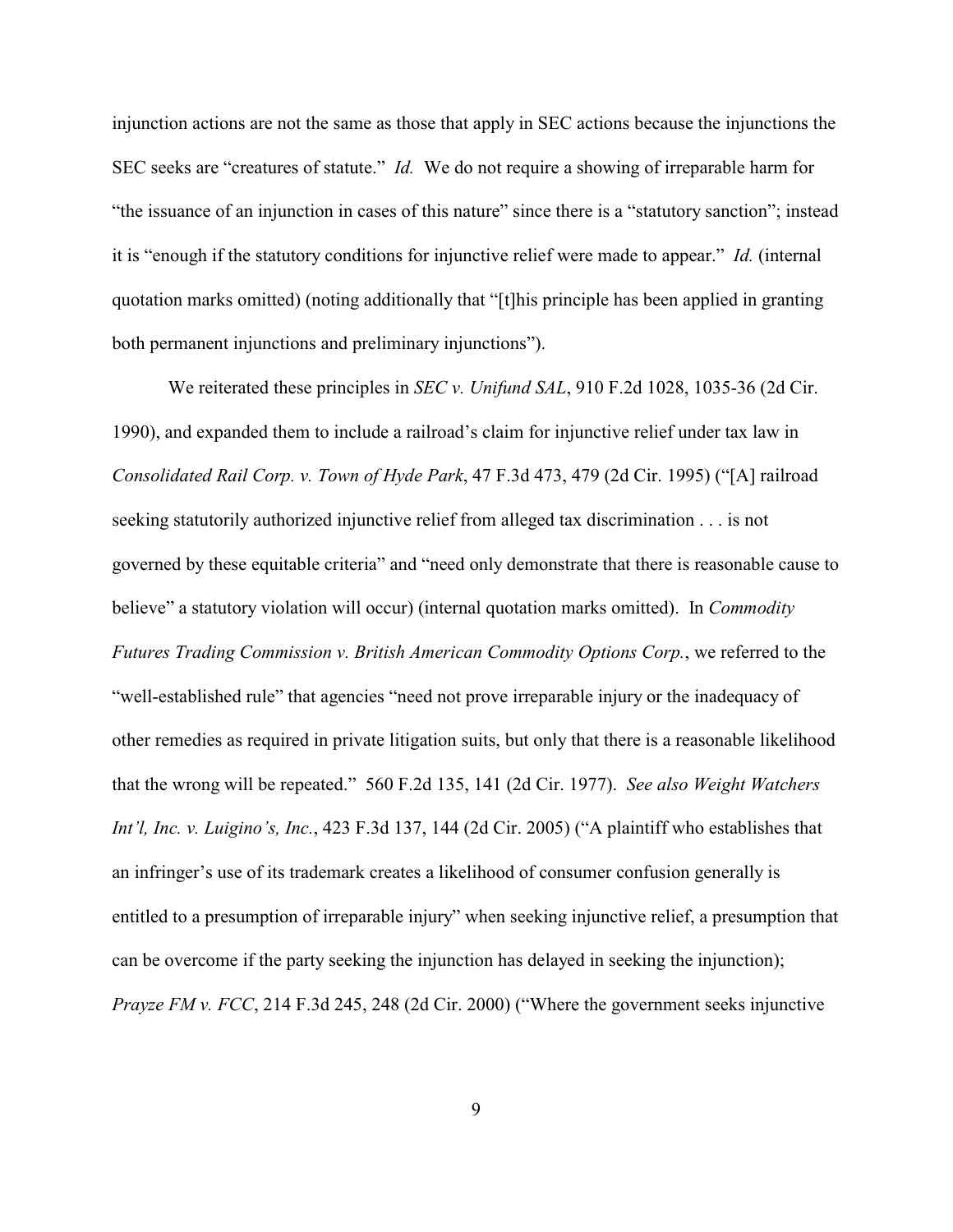relief for a statutory violation, there is a presumption of irreparable harm" except when "the constitutionality of the statute allegedly violated was at issue").

The state statute, the CMSA, sets out the requirements that must be met before "any person injured by any violation or threatened violation of this article" can bring an injunction action. N.Y. Tax Law  $\S$  484(b)(1). The party requesting an injunction must demonstrate "a violation, or threatened violation, of any of the provisions of this article." *Id.* The federal statute, the CCTA, on the other hand, allows a state or local government to "obtain any other appropriate relief for violations of this chapter from any person . . . including civil penalties, money damages, and injunctive or other equitable relief." 18 U.S.C. § 2346(b)(2). In order to obtain an injunction under the federal law, a governmental entity must show a violation of the statute.

We agree with the district court that the City was not required to make a showing of irreparable harm to obtain an injunction under either the CMSA or the CCTA. Both statutes authorize injunctive relief for violations, 18 U.S.C. § 2346(b)(2), or threatened violations, N.Y. Tax Law  $\S 484(b)(1)$ , of their provisions. Both statutes make unlawful specific conduct related to the sale and possession of certain unstamped cigarettes, indicating Congress and the New York Legislature's determination that such conduct, in and of itself, is harmful to the public. Requiring a party seeking a statutorily-sanctioned injunction to make an additional showing of irreparable harm, therefore, is not required. We hold that the City is entitled to a presumption of irreparable harm with the caveat that it must show a likelihood of success on the merits of its CMSA and CCTA claims which are ultimately based, as discussed *infra*, on the applicability of §§ 471 and 471-e to the reservation vendors. Because we agree with the district court that there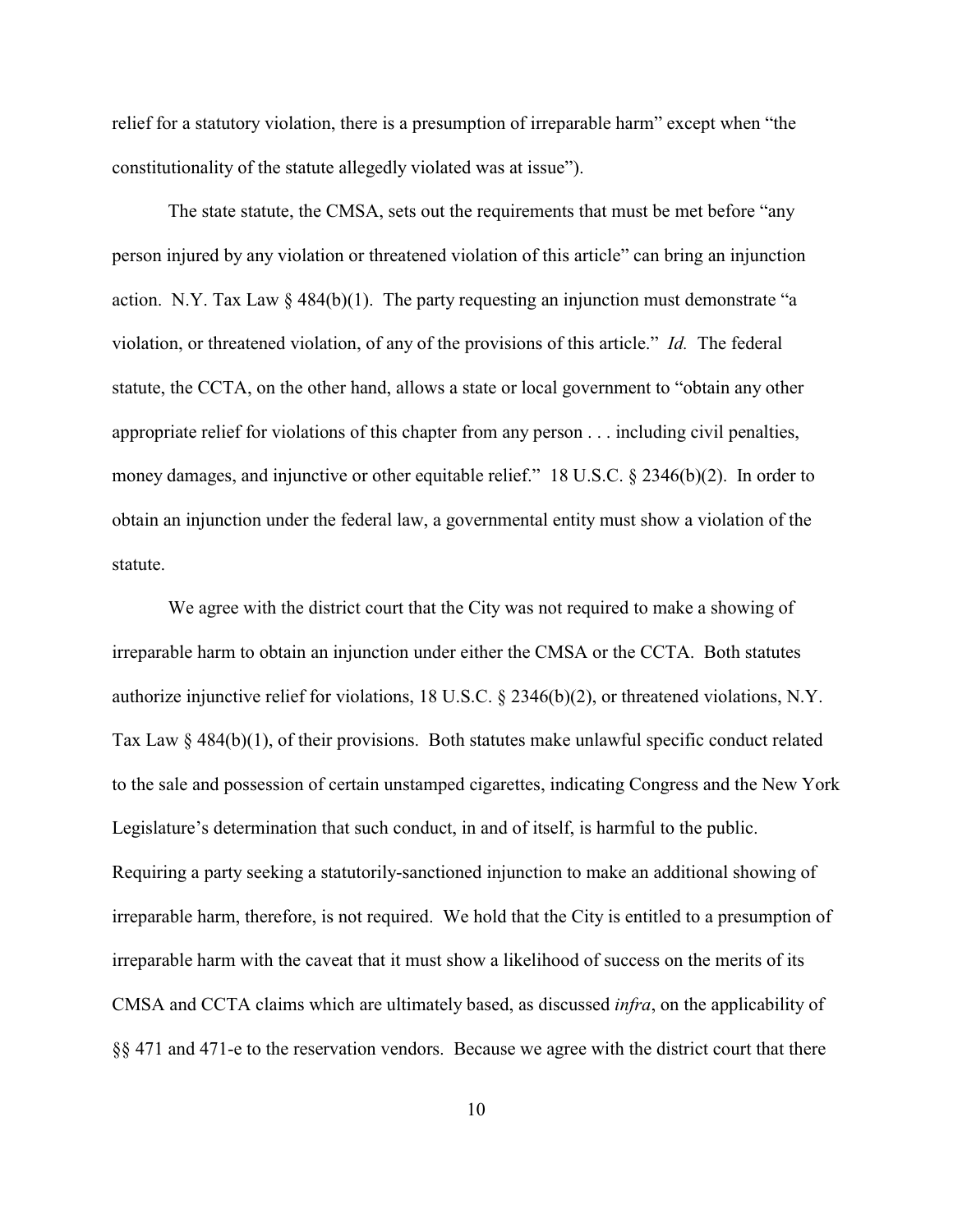is a presumption of irreparable harm, based on its findings regarding statutory violations it is not necessary to consider the court's alternative findings in that regard.

#### **Preliminary Injunction: Likelihood of Success on the Merits**

We turn now to the question of whether the City has demonstrated a likelihood of success on the merits of its claims. The City must make a "clear" and "substantial showing of a likelihood of success, both as to violation and risk of recurrence" for its CCTA and CMSA claims. *Unifund SAL*, 910 F.2d at 1039 (requiring a "clear showing" when the injunction sought is mandatory). The reservation vendors argue that there is no likelihood of success on the merits of the City's claims because the CCTA and the CMSA require proof of an underlying violation of New York tax law which does not exist here. As the argument goes, New York does not currently have a law that makes sales of untaxed cigarettes by reservation vendors illegal because the potentially applicable laws, New York Tax Code §§ 471 and 471-e, do not apply to reservation vendors.

For either the CMSA or CCTA to be violated,<sup>3</sup> there must be an underlying tax provision that requires the reservation vendors to purchase stamped cigarettes for resale, and it is this requirement that the defendants-appellants argue does not exist. In order to determine whether an underlying tax violation exists for the reservation vendors, we first examine the mechanisms

<sup>&</sup>lt;sup>3</sup> The CMSA makes it a violation to knowingly "ship, transport, receive, possess, sell, distribute, or purchase contraband cigarettes." 18 U.S.C. § 2342(a). Contraband cigarettes, in turn, are a quantity of cigarettes in excess of 10,000 that "bear no evidence of the payment of applicable State or local cigarette taxes in the State or locality where such cigarettes are found." § 2341(2). The underlying tax violation in the CCTA occurs when "any agent, wholesale dealer or retail dealer . . . sell[s] cigarettes at less than cost." N.Y. Tax Law § 484(a)(1). The "cost" of cigarettes under the CCTA includes the tax stamps. Thus, selling cigarettes without a required tax stamp means that the cigarettes are sold below cost, and their sale violates the CCTA.  $§$  483(a)(1).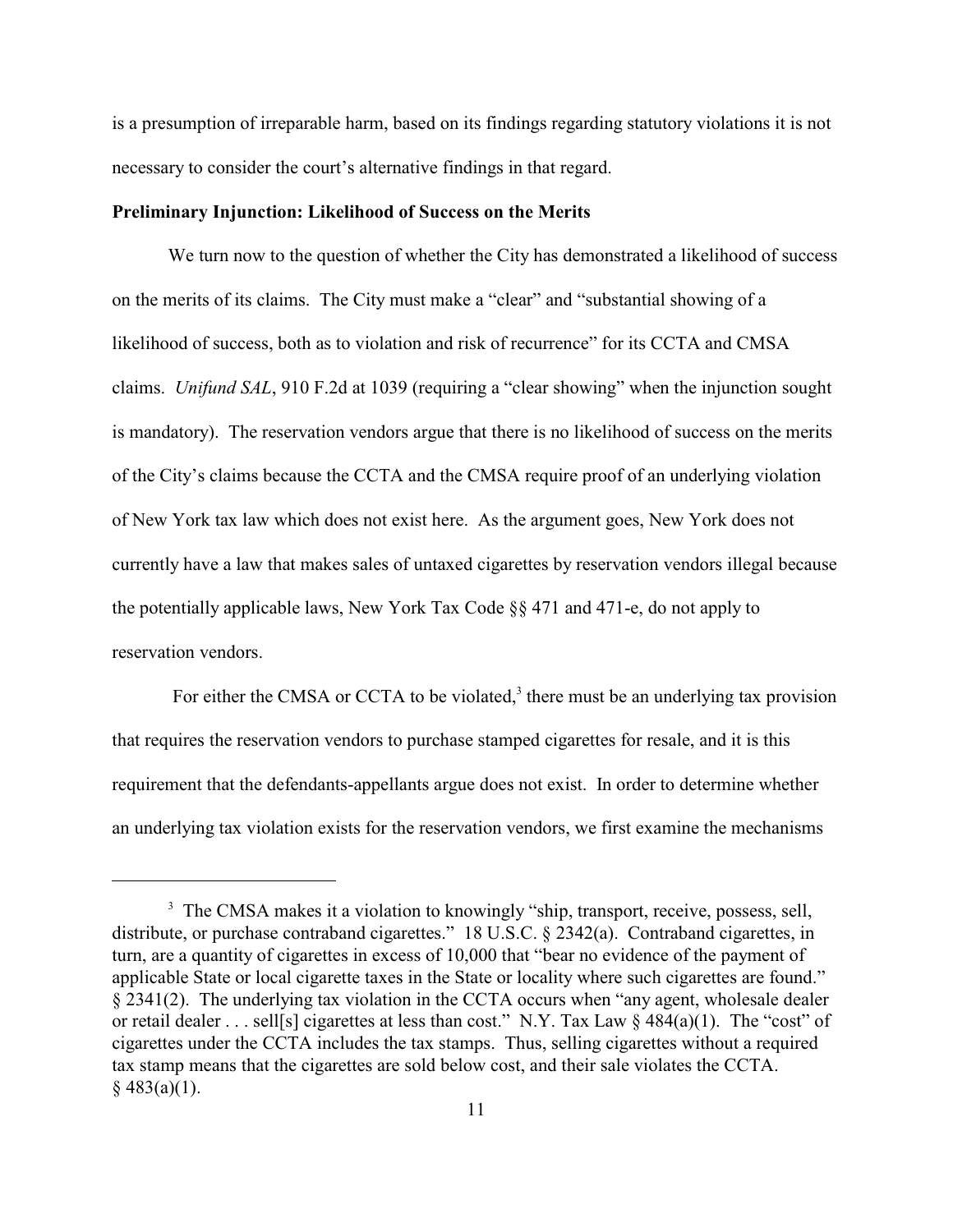of New York's cigarette taxation framework, including recent case law interpreting that framework.

#### **New York's Cigarette Taxing Framework**

 The answers to the questions at issue hinge on whether cigarette vendors on the Poospatuck Reservation violate state and federal law by selling untaxed cigarettes to people who are not members of the Unkechauge Nation. While federal tax law prohibits taxing cigarettes sold by Native Americans to other tribal members from the same reservation, *see generally Moe v. Confederated Salish and Kootenai Tribes of Flathead Reservation*, 425 U.S. 463, 480-81 (1976), states can impose taxes upon the sale of cigarettes to non-reservation consumers provided the taxing scheme is not "unduly burdensome," *Dep't of Taxation and Fin. of New York v. Milhelm Attea & Bros., Inc.*, 512 U.S. 61, 76 (1994). *See also Okla. Tax Comm'n v. Citizen Band Potawatomi Indian Tribe of Okla.*, 498 U.S. 505, 514 (1991).

New York State has a somewhat labored history as it concerns taxing sales of cigarettes on Native American reservation lands. Under New York Tax Law § 471, passed in 1939, a tax is imposed "on all cigarettes possessed in the state by any person for sale" except when the "state is without power to impose such tax." N.Y. Tax Law § 471. Section 471(2) sets out the taxation scheme, requiring State-licensed agents, usually wholesale cigarette distributors, to purchase tax stamps that are then affixed to the cigarette packages. The stamp cost is built into the cost of the cigarettes and passed along to the ultimate consumer. N.Y. Tax Law  $\S 471(2)$ . If cigarettes are unstamped, the taxes on them have not been prepaid.

Although enacted over forty years earlier, § 471 was not enforced against Native American vendors until 1988 when the New York DTF adopted regulations that created a taxing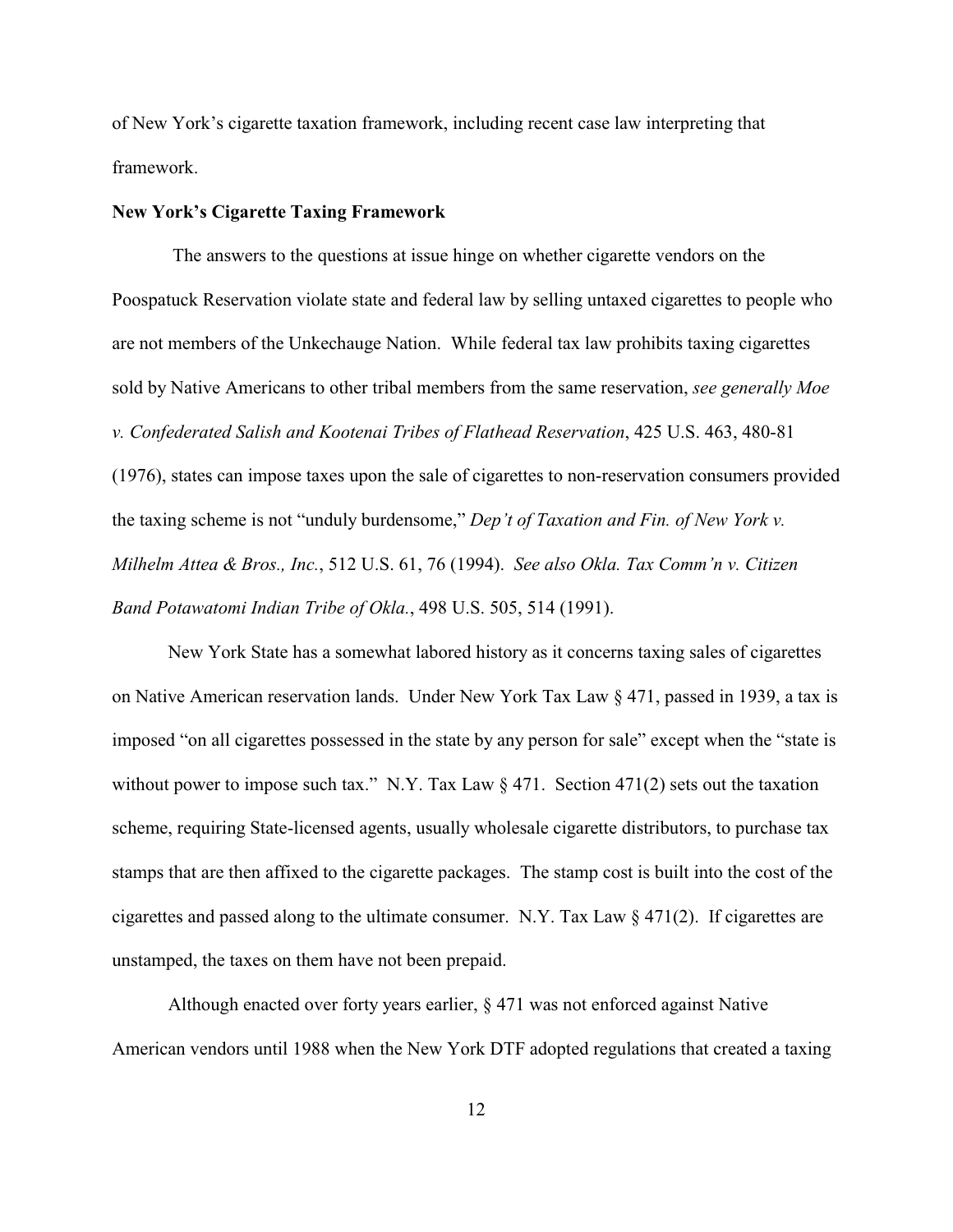mechanism for sales to non-Tribal members. *Milhelm Attea & Bros., Inc.*, 512 U.S. at 65. Ruling on a challenge to the enforcement of the DTF regulations, the Supreme Court approved the use of  $\S 471$  in conjunction with the DTF regulations as a method to tax cigarette sales made by reservation vendors to non-Tribal members. *Id.* at 78. The thrust of the DTF regulations allowed reservation vendors to sell untaxed cigarettes to tribal members for their own use but limited the quantity of cigarettes sold to an amount that would fill the "probable demand" of the individuals on the reservation. *Id.* at 65-66. The regulations set out alternative methods of determining the "probable demand" of individuals in the relevant tribe—either through information from the tribe itself or through an approximation based on the average cigarette consumption in New York. *Id.* at 66. After determining the probable demand, the DTF would issue tax-exemption coupons to the tribal vendors who would then redeem them with the wholesalers. *Id.* These regulations, however, were repealed in 1998, leaving § 471 standing alone. The DTF adopted a policy of forbearance at the time of repeal, and subsequently it suspended attempts to collect tax from all cigarette sales on reservation lands. *See Cayuga Indian Nation of New York v. Gould*, 884 N.Y.S.2d 510, 514 (N.Y. App. Div. 2009).

In 2005, the New York Legislature (the "Legislature") revisited the issue of taxing certain cigarette sales on reservations. The Legislature passed New York Tax Law § 471-e, setting up a tax-exempt coupon program for cigarette sales on reservation land. N.Y. Tax Law  $\S$  471-e(2). This provision had an effective date of March 1, 2006 and "provided that any actions, rules and regulations necessary to implement the provisions of this act on its effective date are authorized and directed to be completed on or before such date." L. 2005, ch. 63, part A, § 4. The DTF issued an advisory opinion on March 16, 2006 that stated its intent: (1) to continue the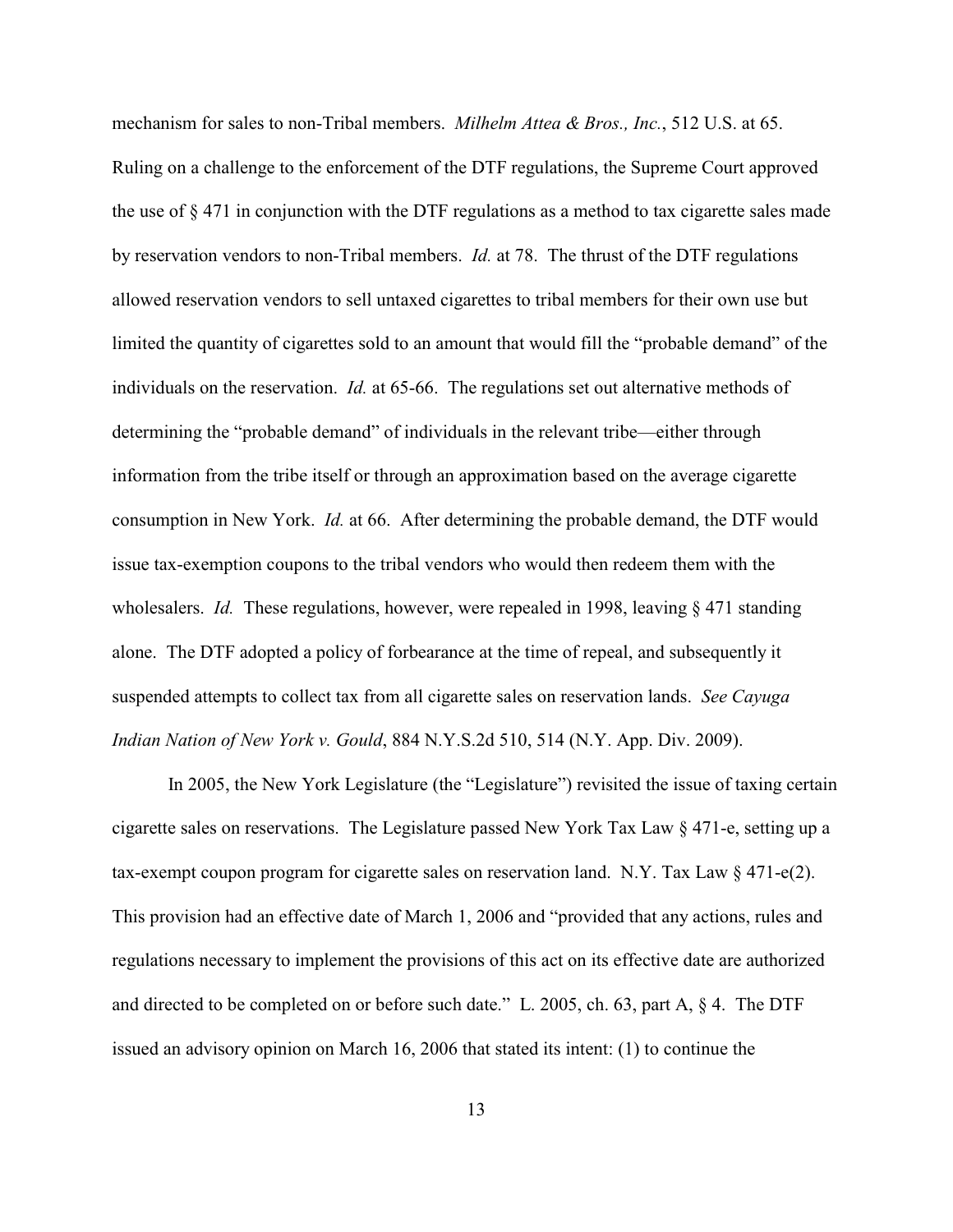forbearance policy until all issues surrounding taxing reservation cigarette sales were addressed and (2) not to begin enforcement of § 471-e on its effective date. N.Y. State DTF Advisory Op. No. TSB-A-06[2]M, at 3-4.

In a subsequent challenge to § 471-e, the Appellate Division, Fourth Department, determined the provision was not "in effect" because the DTF failed to print or issue tax exempt coupons for reservation vendors, "and no determination ha[d] been made by the Department with respect to the probable demand for or proper distribution of such coupons." *Day Wholesale, Inc. v. State*, 856 N.Y.S.2d 808, 811-12 (N.Y. App. Div. 2008). "The enactment of the Indian tax exemption coupon system in section 471-e was intended, in large measure, to provide such a means for verifying tax-exempt cigarette purchases on Indian reservations." *Id.* at 812. Without the coupon system, the Appellate Division reasoned, there was no adequate method "to serve the intent of the Legislature to collect taxes that are legitimately due while at the same time 'leav[ing] ample room for legitimately tax-exempt sales.'" *Id.* (quoting *Milhelm Attea & Bros. Inc.*, 512 U.S. at 76). The New York Court of Appeals did not review the *Day Wholesale* decision.

In *Cayuga Indian Nation of New York*, the Fourth Department again addressed the sale of untaxed cigarettes by reservation vendors. 884 N.Y.S.2d at 511. The court analyzed the issue of whether § 471-e "provides the exclusive means by which to tax cigarette sales on an Indian reservation" to people not members of the reservation tribe or instead § 471 "provides an independent basis for imposing a tax on such sales." *Id.* In *Cayuga*, the majority acknowledged the plain language of § 471, concluding that on-reservation sales to tribal members fell in the category of sales the state was "without power" to tax, but that the state "has the power to tax on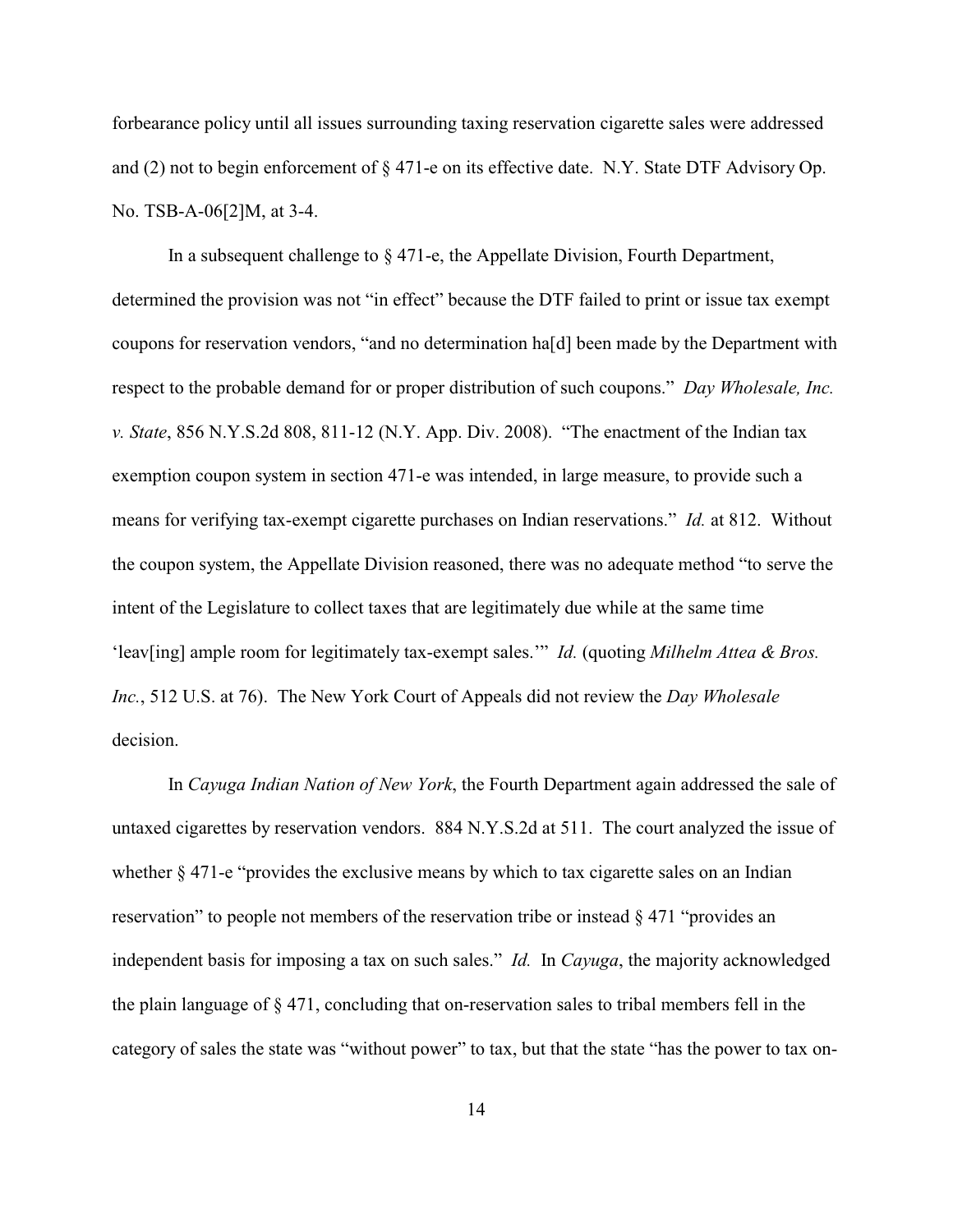reservation sales to non-Indians and non-member Indians." *Id.* at 514. The majority then examined the methods that New York has employed to tax sales to non-Indians and non-member Indians, focusing on  $\S$  471-e as the most recent attempt by the Legislature to set up a taxing mechanism. Looking at the legislative intent in enacting § 471-e, the majority concluded that it was intended "to overhaul the statutory scheme and . . . to provide a single statutory basis for taxing cigarette sales on qualified reservations." *Id.* at 516. The court then turned to the *Day Wholesale* decision, reiterating its holding that  $\S 471$ -e was not in effect. The majority concluded that in light of "the sovereignty considerations attendant upon imposing and collecting a state cigarette tax on reservation sales" under § 471, as well as the non-effect of § 471-e under *Day Wholesale*, "there is no statutory basis for the imposition of a cigarette tax on a qualified reservation." *Id.* at 517. The *Cayuga* dissent took the contrary position, reasoning that the *Day Wholesale* decision did not "disturb the underlying obligation to pay the taxes imposed by section 471. To the contrary, we recognized that the tax obligation on cigarettes stems from section 471, not section 471-e . . . ." *Id.* at 523 (Peradotto, *J.*, dissenting).

In its order imposing a preliminary injunction, the district court concluded that the New York Court of Appeals would agree not with the *Cayuga* majority but with Justice Peradotto's dissent. The district court examined the plain language of  $\S 471$ , noting that nowhere was an "exception made in the statute for sales of cigarettes by or to Native Americans or by retailers on Indian reservations." *Golden Feather Smoke Shop, Inc.*, 2009 WL 2612345, at \*27.

Not surprisingly, the City argues that  $\S 471$ -e merely sets up a system to collect a tax that is imposed by § 471. In support of its position, the City cites to the *Cayuga* dissent and the district court's adoption of that dissent. According to the City, the *Cayuga* majority failed to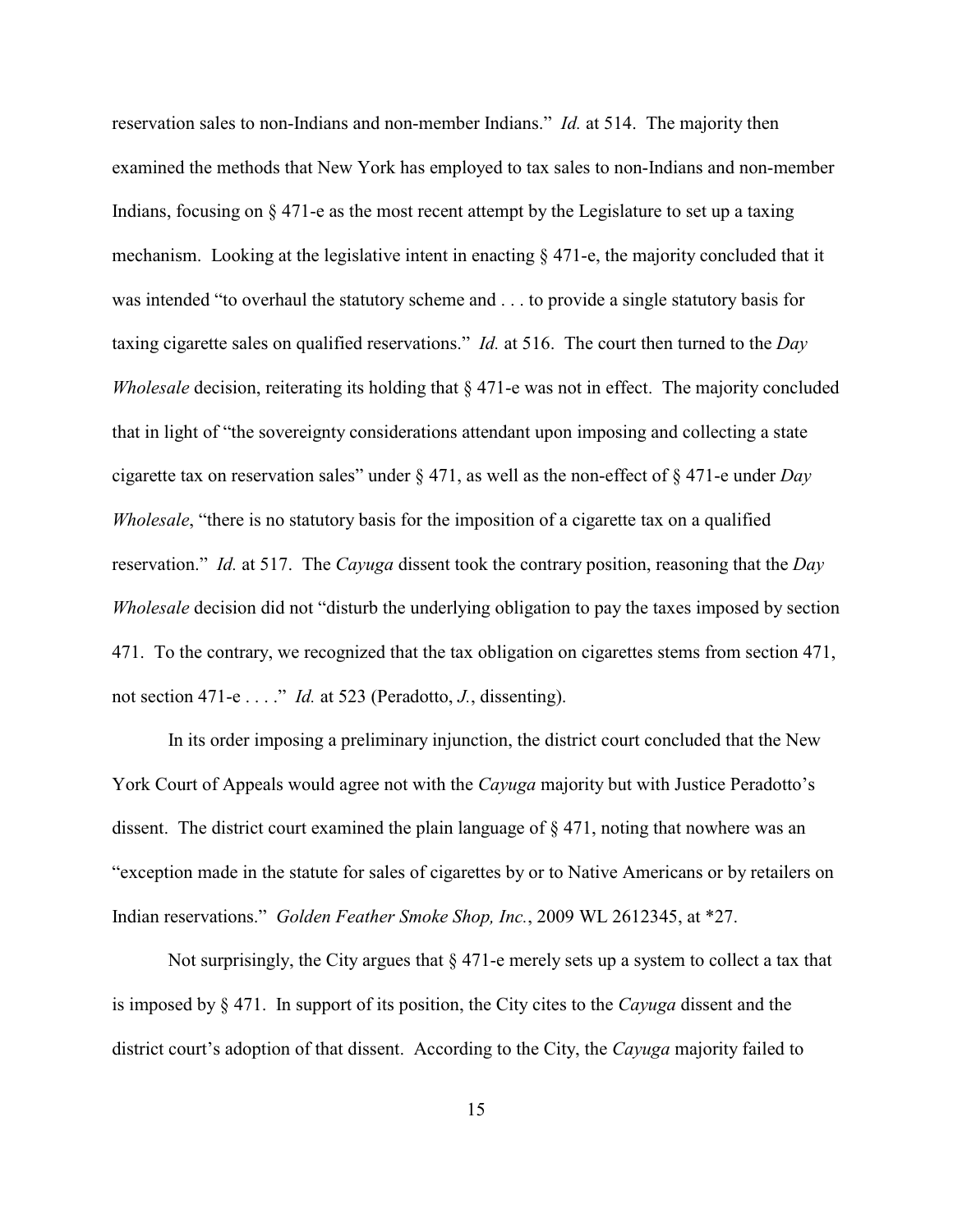address the plain language of § 471, which the district court determined unambiguously imposed a tax upon all cigarettes possessed by vendors that the state has the power to tax. Section 471-e only supports this conclusion as it sets up the collection mechanism for the tax; whether it is in effect following *Day Wholesale* does not remove the underlying obligation imposed by § 471. The City argues that this position is further supported by *United States v. Morrison*, 596 F. Supp. 2d 661 (E.D.N.Y. 2009), and its determination that  $\S 471$  does not need regulations governing collection of taxes in order for statutory liability to attach. *Id.* at 678.

The City also highlights several canons of construction, initially emphasized by the district court, that it argues were ignored by the *Cayuga* majority. First, the City points to the rule against implied repeals, arguing that § 471 still applies to the reservation vendors, regardless of the effect of § 471-e. In addition, according to the City, the district court was correct in pointing to the rule of harmonious construction that allows § 471 to be read as imposing the tax that the mechanism in § 471-e collects. Second, the City reiterates the district court's admonishment that the *Cayuga* majority "runs afoul of the established rule of construction that 'where the Legislature lists exceptions in a statute, items not specifically referenced are deemed to have been intentionally excluded.'" *Golden Feather Smoke Shop*, 2009 WL 2612345, at \*30 (quoting *Weingarten v. Bd. of Trs. of N.Y. City Teachers' Retirement Sys*., 780 N.E.2d 174, 179 (N.Y. 2002)). The City, in line with the district court, identified the three tax exceptions included in § 471, to wit, cigarettes: 1) sold under circumstances the state is "'without power'" to tax, 2) "'sold to the United States,'" or 3) "'sold to or by a voluntary unincorporated organization of the armed forces of the United States.'" *Id.* (quoting N.Y. Tax Law § 471). There is no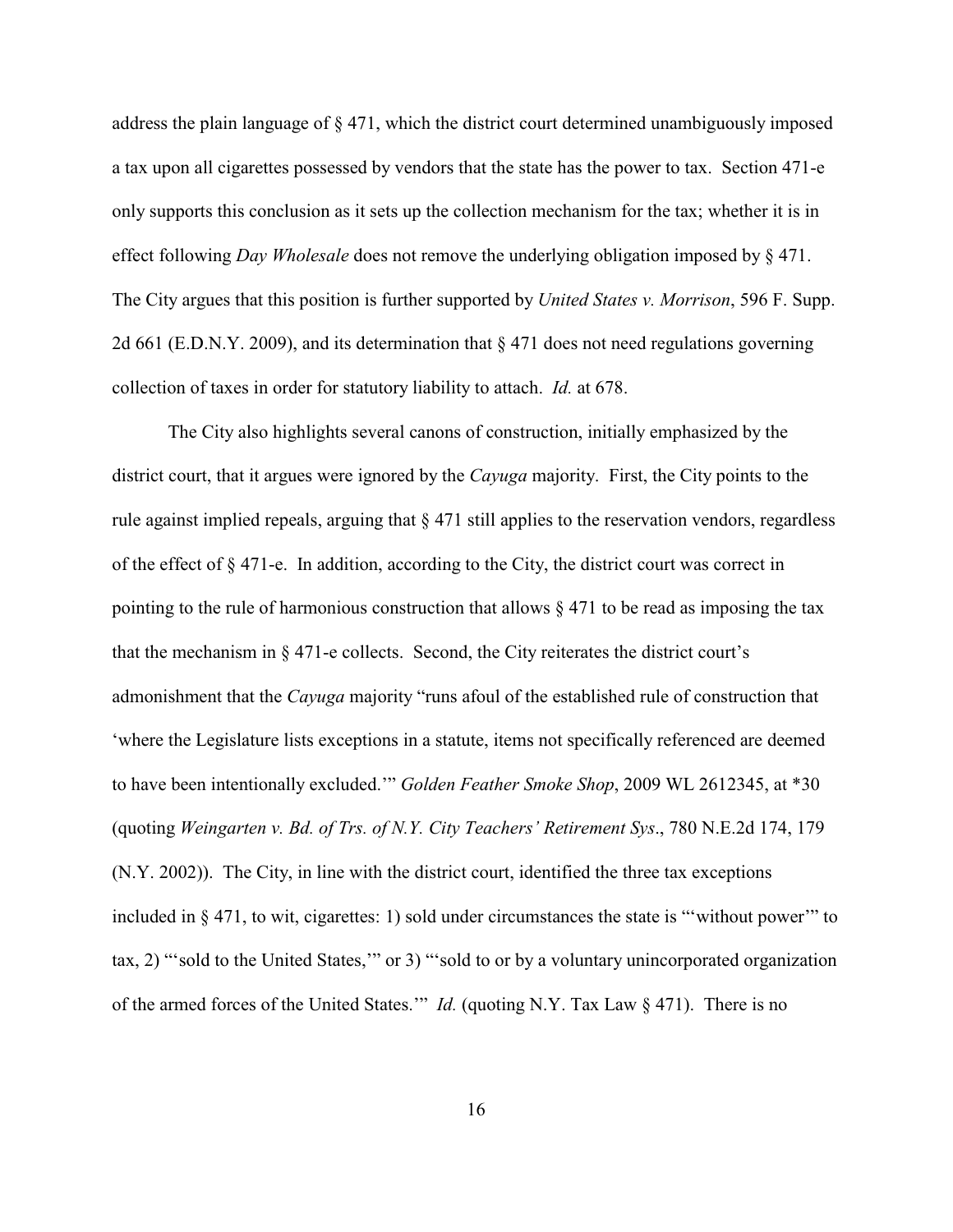exemption for reservation vendors in this list, and the district court disagreed with the *Cayuga* majority and its inference that one does exist for the reservation vendors.

 The City concludes by pointing to the district court's recitation of the legislative history of taxing cigarette sales by reservation vendors. The City contends this history demonstrates that § 471-e was not a revision of § 471 but rather the latest effort by the Legislature to collect the taxes imposed by § 471 on reservation cigarette sales to non-tribal members. *Id.* at \*33. According to the City, the legislative history supports the district court's adoption of the *Cayuga* dissent and was overlooked by the *Cayuga* majority.

The defendants urge us on the other hand to embrace the majority decision in both the *Cayuga* and *Day Wholesale* decisions as the only settled law concerning § 471 and § 471-e. They argue that the district court's reliance on the *Cayuga* dissent puts undue emphasis on a single judicial determination as evidence indicating the Court of Appeals would reverse the *Cayuga* majority. That is, one lone dissent that lays out an alternative interpretation of the legislative history of § 471, according to the defendants, is not sufficiently persuasive for the district court to reach a conclusion opposite to that reached by the Appellate Division. In addition, the defendants argue the district court's interpretation of § 471 was done "in a vacuum" and thus ignores the circumstances under which the reservation vendors are allowed to operate. Because under federal common law the reservation vendors, when selling to members of the Unkechauge Indian Nation, are relieved of the requirement that the cigarettes have to be stamped, § 471 alone cannot be used to require those vendors to possess stamped cigarettes. Any other reading ignores both the use of § 471-e to address the need for a special taxing mechanism for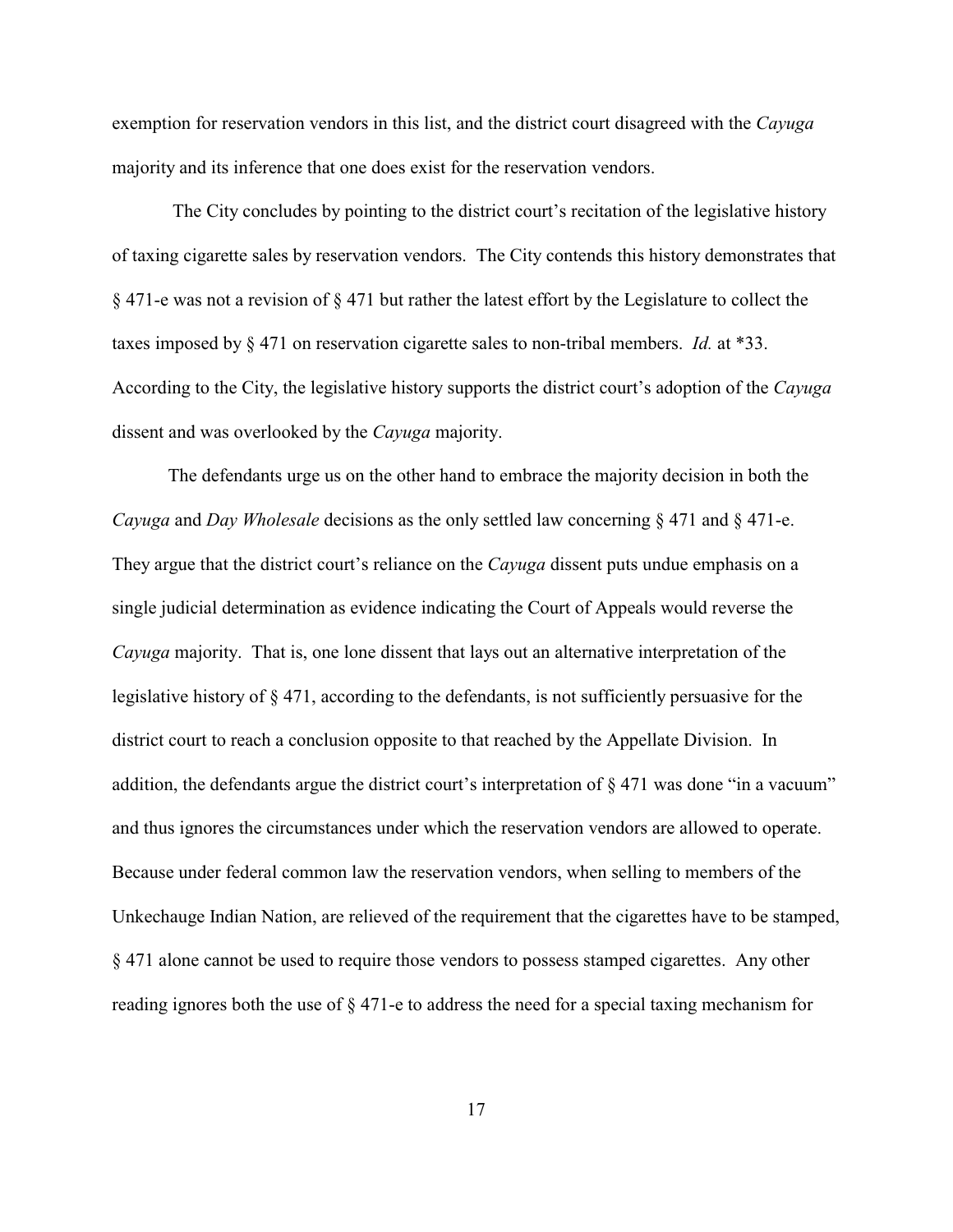reservation vendors, and the *Day Wholesale* Court's determination that § 471-e is no longer "in effect," thus leaving no applicable mechanism where one is required.

Both the smoke shop vendors and the City offer us competing interpretations of §§ 471 and 471-e, each supported by cogent arguments and prior judicial analysis. Without in any way limiting future analysis of the issue, we observe that  $\S 471$  imposes a tax on all cigarettes unless the cigarettes are "sold under such circumstances that this state is without power to impose such tax." Under the Fourth Department's analysis in *Day Wholesale, Inc.*, 856 N.Y.S.2d at 811, § 471-e, which establishes the mechanism for "the assessment or collection of" these taxes, *see Milhelm Attea & Brothers, Inc.*, 512 U.S. at 75, is not in effect. Nor do we divine that any other mechanism exists by which to assess and collect such taxes. Given this state of affairs does the absence of any such mechanism applicable to taxes imposed on cigarette sales on reservations give rise to "circumstances that [render New York] without power to impose such tax"? N.Y. Tax Law § 471. Because resolution of the issue requires us to decide what is strictly an issue of statutory interpretation under New York law, we will now examine whether it is appropriate to certify that issue to the New York Court of Appeals.

### **Certification**

Our local rules, as well as New York law, allow this Court to certify questions of state law to the New York Court of Appeals where no controlling precedent exists. *See* 2d Cir. R. 27.2 ("If state law permits, the court may certify a question of state law to that state's highest court."); 22 N.Y.C.R.R. § 500.27(a) ("Whenever it appears . . . that determinative questions of New York law are involved in a case pending before that court for which no controlling precedent of the Court of Appeals exists, the court may certify the dispositive questions of law to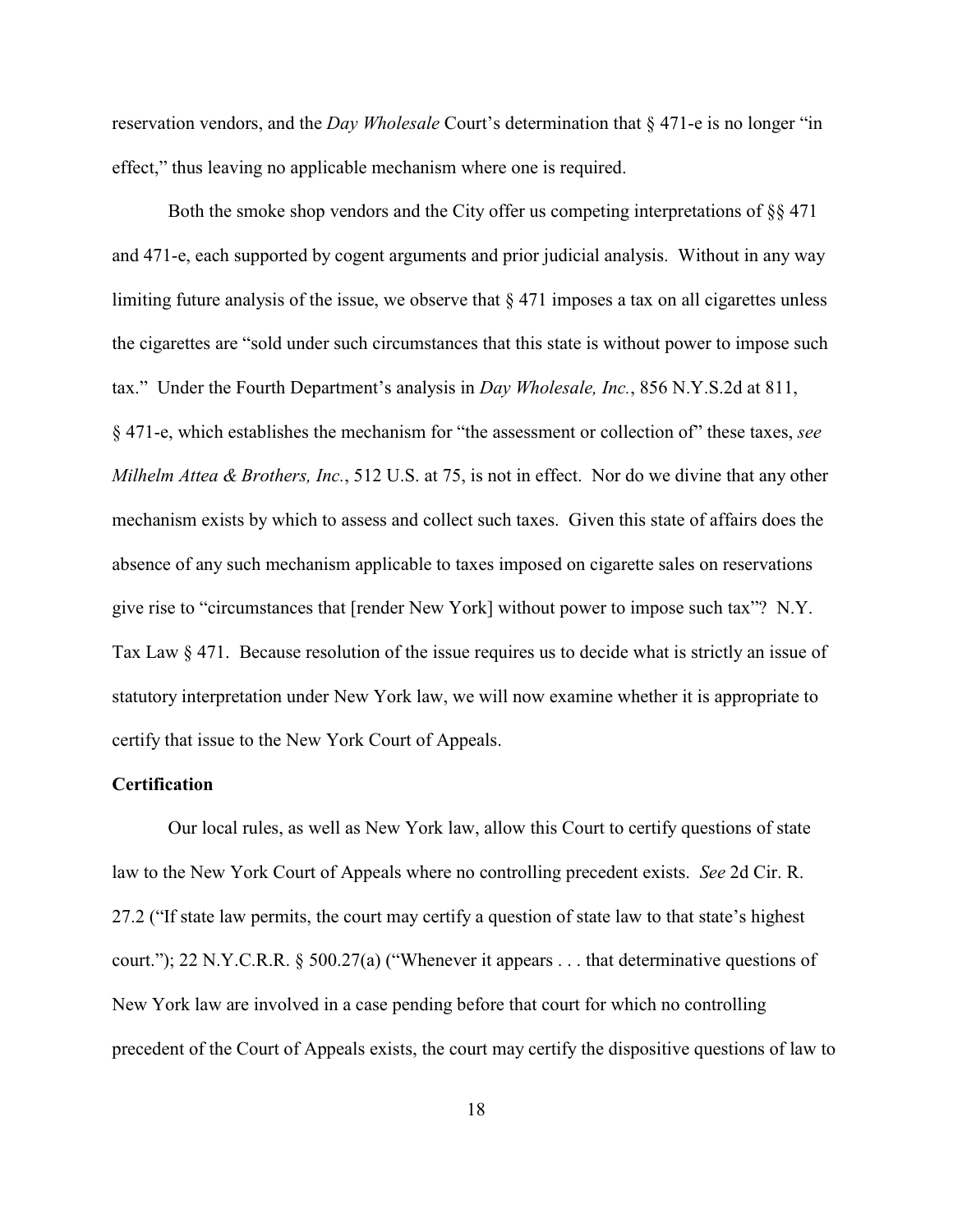the Court of Appeals."). Certification, however, should be done "sparingly, mindful that it is our job to predict how the New York Court of Appeals would decide the issues before us." *Highland Capital Mgmt., LP v. Schneider*, 460 F.3d 308, 316 (2d Cir. 2006) (internal quotation marks and brackets omitted).

Our decision to certify unsettled legal questions is based on, among other factors: "(1) the absence of authoritative state court decisions; (2) the importance of the issue to the state; and (3) the capacity of certification to resolve the litigation." *O'Mara v. Town of Wappinger*, 485 F.3d 693, 698 (2d Cir. 2007); *see also Morris v. Schroder Capital Mgmt. Int'l*, 445 F.3d 525, 531 (2d Cir. 2006) (listing the three factors as main issues to consider).

On October 14, 2009, this Court denied appellants' emergency motion to stay the preliminary injunction. In our order, we requested the parties to brief the necessity of certifying two questions to the New York Court of Appeals that query the reach of New York Tax Law §§ 471 and 471-e and whether reservation vendors' sale of unstamped cigarettes opens them to liability, criminal or otherwise. Whether we certify the questions as originally posed or other questions entirely depends upon our own consideration of the three primary factors of certification. *See Highland Capital Mgmt. LP*, 460 F.3d at 316.

First, although some appellants argue that New York case law on these issues is wellsettled, we disagree. We recognize that although we are not "strictly bound by state intermediate appellate courts, rulings from such courts are a basis for ascertaining state law which is not to be disregarded by a federal court unless it is convinced by other persuasive data that the highest court of the state would decide otherwise." *DiBella v. Hopkins*, 403 F.3d 102, 112 (2d Cir. 2005) (internal quotation marks omitted). As the district court laid out in its order granting a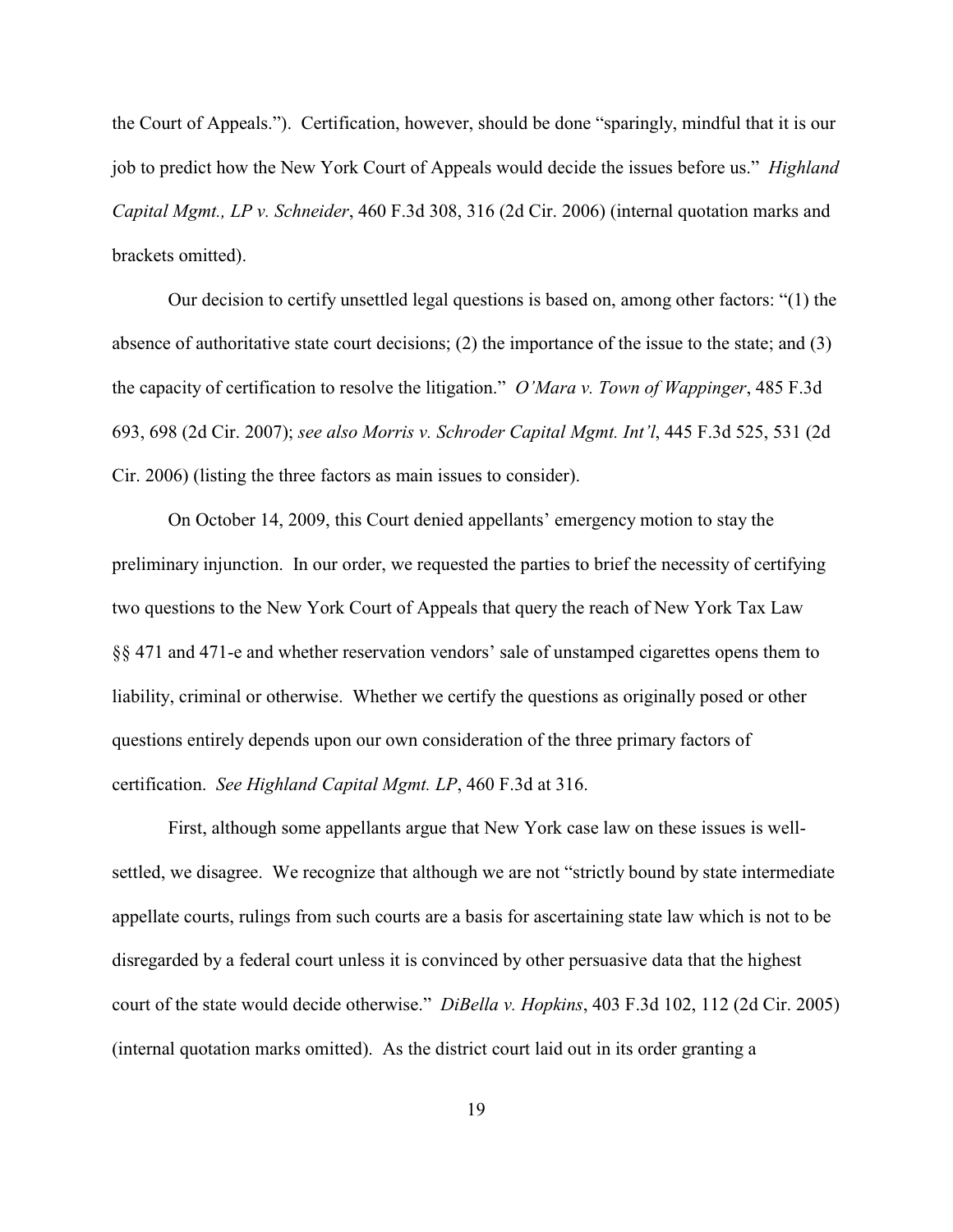preliminary injunction to the City, there are a number of factors that may persuade the Court of Appeals in its review of *Cayuga* to adopt the rationale of Justice Peradotto's dissent. The plain language of  $\S$  471 is that a tax is "imposed  $\ldots$  on all cigarettes possessed in the state by any person for sale" except for cigarettes "sold under such circumstances that this state is without power" to tax. N.Y. Tax Law  $\S 471$ . The language of  $\S 471$ -e, however, only gives the state a method by which to collect the taxes actually imposed by § 471. *See* § 471-e.

The New York Court of Appeals has not spoken directly on the issue of the applicability of § 471 alone to reservation cigarette sales to non-Tribal members, nor has it addressed whether § 471-e is actually in effect considering the DTF's explicit refusal to implement it with respect to reservation vendors. In its only case addressing taxation of cigarette sales on Native American reservations, *Milhelm Attea & Bros., Inc. v. Department of Taxation and Finance of New York*, 615 N.E.2d 994 (N.Y. 1993), the Court of Appeals addressed the validity of the 1988 regulations enacted to work in concert with  $\S 471$  to impose a tax collection scheme. At that time the Court of Appeals determined the regulations "impose[d] *significant* burdens on the wholesaler," a burden not to be suffered in "the field of regulating Indian traders." *Id.* at 424, 427. That field, reasoned the court, was preempted by Congress through the Indian trader statutes thus disallowing state laws that impose "additional burdens upon traders." *Id.* at 424 (internal quotation marks omitted). The United States Supreme Court disagreed, determining instead that states may impose "reasonable regulatory burdens upon Indian traders" in order to enforce "valid state taxes." *Milhelm Attea & Bros., Inc.*, 512 U.S. at 74. The Court cautioned that "ample room for legitimately tax-exempt sales" must be left in determining "probable demand," room that the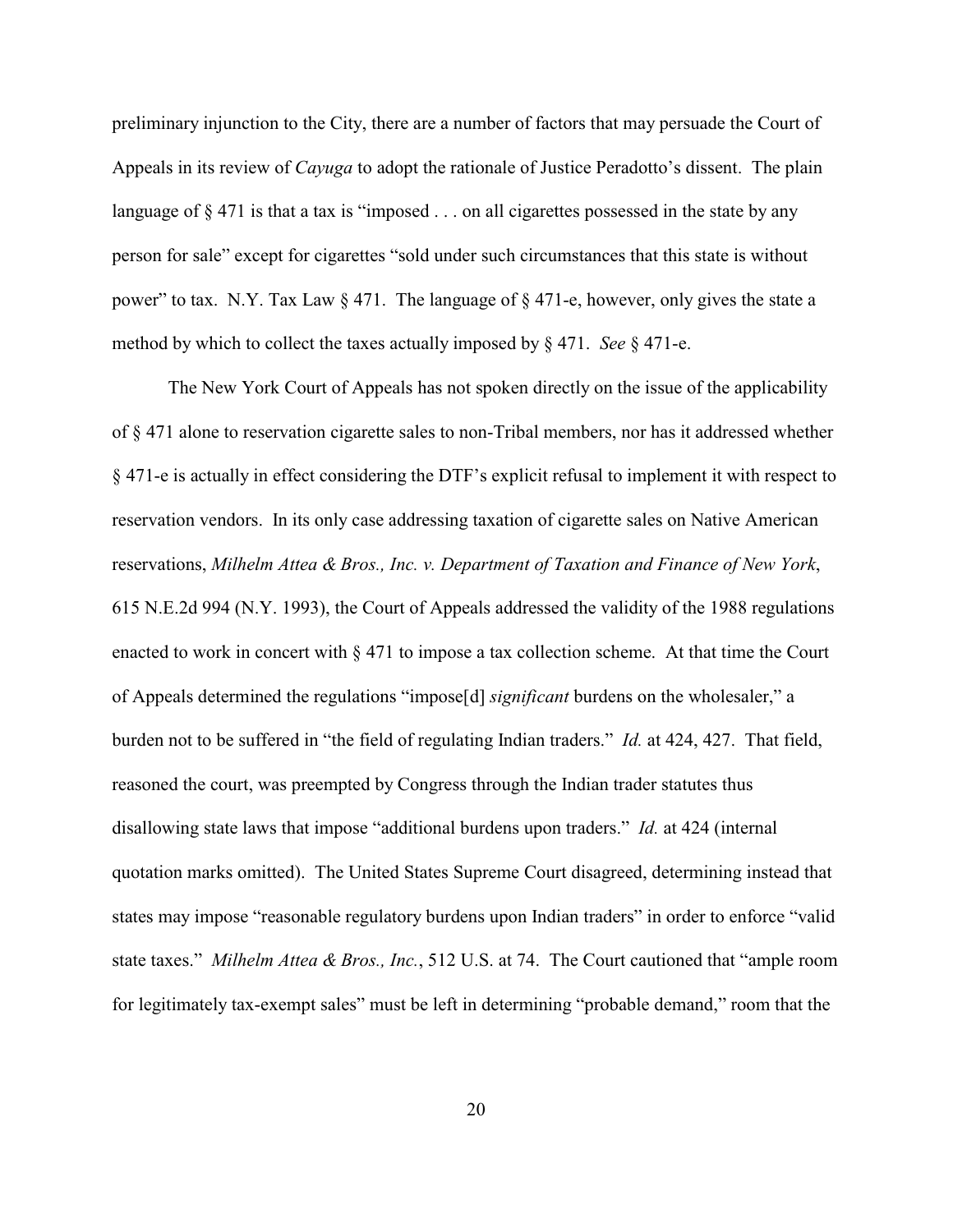New York regulations contained. *Id.* at 76. The New York Court of Appeals has not since addressed taxation of sales of cigarettes on reservations.

Second, the question of taxing cigarette sales on reservation lands is one that has been addressed by the New York State courts, the New York Legislature, the Department of Taxation and Finance, and even New York's Governor, all with varying outcomes. We recognize that the New York Court of Appeals is in a far better position to interpret the variety of laws, regulations, and state case law by which the issue will be determined. Thus certification on this issue will address an important issue of state law that to this point remains unresolved. *See Runner v. N.Y. Stock Exch.*, 568 F.3d 383, 389 (2d Cir. 2009).

Third, the questions we seek to address are purely legal. An answer from the New York Court of Appeals, therefore, will in all likelihood end this portion of the litigation. On the one hand, if §§ 471 and 471-e, individually or in combination, do not impose a tax on cigarettes sold by reservation vendors, then there would be no basis on which the City could pursue in federal court an injunction under either the CCTA or the CMSA. Conversely, if  $\S$  471 and 471-e, individually or in combination, do impose a tax such that the failure to pay the tax is a basis for a CCTA or a CMSA violation, the case will be returned to the district court for further proceedings, and the answers to these questions of law will ensure that any continuing litigation is resolved under an authoritative interpretation by New York's highest court.

In deciding whether to certify questions about the applicable tax laws, we take notice that the *Cayuga* decision addresses similar questions and that the Appellate Division, Fourth Department, has granted leave to appeal that decision to the New York Court of Appeals. We are informed that the Court of Appeals has set a March 25, 2010 date for oral argument in *Cayuga*.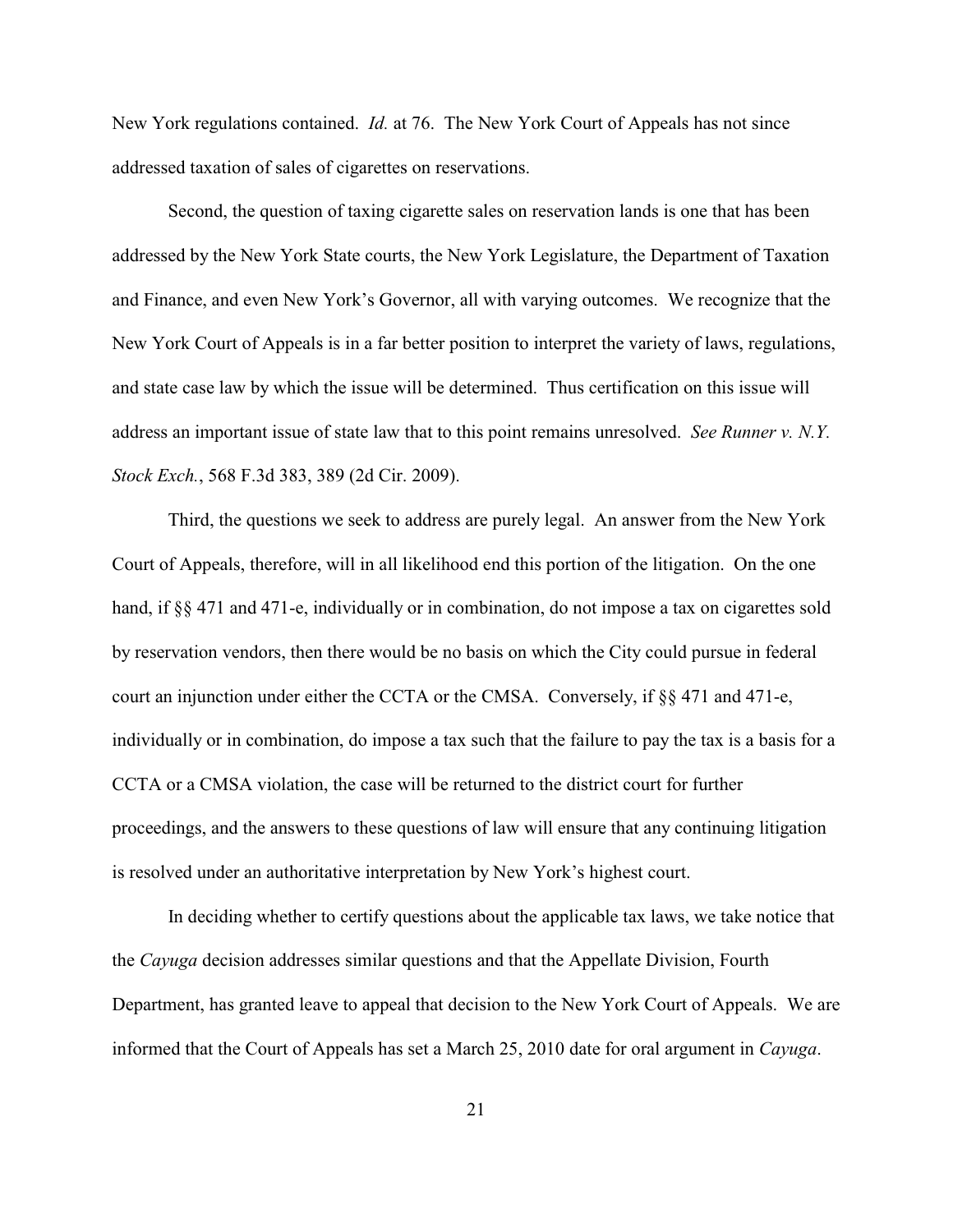We also understand that *Cayuga* raises a separate, potentially dispositive issue concerning the boundaries of a "qualified reservation" under  $\S$  470(16)(a) and that a decision on that latter ground could relieve the Court of Appeals having to decide in that case whether § 471 alone or in conjunction with § 471-e requires that cigarettes sold by reservation vendors to non-tribal members be stamped. Thus, we understand that if the New York Court of Appeals in *Cayuga* does interpret §§ 471 and 471-e, it may well decline certification in this case. Having in mind the circumstances under which we seek these interpretations, we respectfully certify the following questions to the Court of Appeals of the State of New York:

 $(1)$  Does N.Y. Tax Law  $\S 471$ -e, either by itself or in combination with the provisions of § 471, impose a tax on cigarettes sold on Native American reservations when some or all of those cigarettes may be sold to persons other than members of the reservation's nation or tribe?

(2) If the answer to Question 1 is "no," does N.Y. Tax Law  $\S 471$  alone impose a tax on cigarettes sold on Native American reservations when some or all of those cigarettes may be sold to persons other than members of the reservation's nation or tribe?

We invite the New York Court of Appeals to reformulate these questions in any way that it sees fit. In articulating the questions as we have, we do not intend to limit the scope of the New York Court of Appeals' analysis or its response. The certified questions may be deemed expanded to cover any further pertinent issue that the Court of Appeals thinks it appropriate to address.

It is hereby Ordered that the Clerk of the Court transmit to the Clerk of the New York State Court of Appeals a Certificate in the form attached, together with a copy of this opinion and a complete set of the briefs, appendices, and record filed by the parties in this Court. This panel will retain jurisdiction to decide the case once we have had the benefit of the views of the New